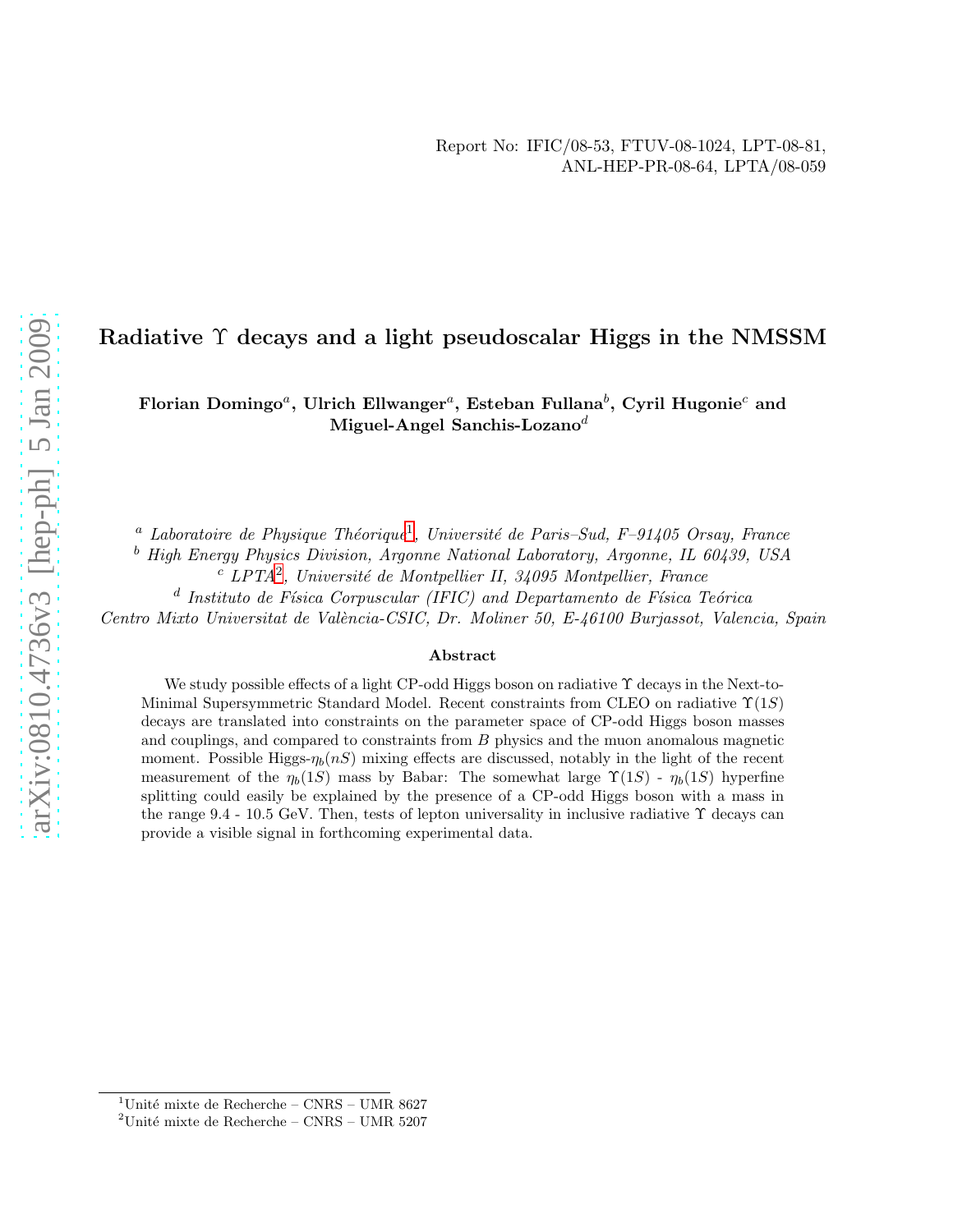### 1 Introduction

The Next-to-Minimal Supersymmetric Standard Model (NMSSM) [1] provides the simplest solution to the  $\mu$  problem of the MSSM [2]. Its phenomenology can differ in various respects from the MSSM. Notably, as emphasized in [3], a light CP-odd scalar  $A_1$  can appear in the Higgs spectrum.

In the case where the CP-even Higgs boson H decays dominantly into a pair of CP-odd scalars [3–10], LEP constraints on CP-even Higgs masses [11] are alleviated considerably [5–10]. For  $m_{A_1} \leq 10.5$  GeV, where the  $A_1$  decay into  $B\overline{B}$  is forbidden, this scenario could even explain the 2.3  $\sigma$  excess in the  $e^+e^- \to Z+2b$  channel for  $M_{2b} \sim 100$  GeV [6] (where the two b quarks would result from a CP-even Higgs H with  $M_H \sim 100 \text{ GeV}$  and a branching ratio  $\mathcal{B}(H \to b\bar{b}) \sim 0.08$ , but  $\mathcal{B}(H \to A_1A_1) \sim 0.9$ ). Also at hadron colliders the search for CP-even scalars would be particularly difficult [4,6,8–10] if they decay dominantly into  $A_1A_1$  with  $m_{A_1}$  below the BB threshold. In this case, however, the  $A_1$  can have important effects on  $\Upsilon$  decays [12–18]. Notably a Super B factory can then play an important and complementary role [19] via its potential sensitivity to  $\Upsilon \to \gamma A_1$  decays.

Whereas a light  $A_1$  is also possible in the MSSM with a CP-violating Higgs sector [20, 21], scenarios with more than one gauge singlet [22], little Higgs models and non-supersymmetric two Higgs doublet models (see [23] for an overview), we concentrate subsequently on the simplest version of the NMSSM with a scale invariant superpotential.

 $\Upsilon \to \gamma A_1$  decays have been investigated in the NMSSM before in [16] for  $m_{A_1} \lesssim 9.2$  GeV, where the signal relies on a narrow peak in the photon spectrum. Recent results from CLEO on radiative  $\Upsilon(1S)$  decays [24] (assuming a  $A_1$  width  $\lesssim 10 \text{ MeV}$ ) constrain this domain of  $m_{A_1}$  strongly. One of our aims is to translate the CLEO results into constraints on the NMSSM parameter space (see also [25]) as  $X_d$ , the (reduced) coupling of  $A_1$  to b quarks, and to compare them with constraints from B physics [26–28] and the anomalous magnetic moment of the muon [25, 29].

For  $m_{A_1} \geq 9$  GeV, various corrections to the  $\Upsilon \to \gamma A_1$  decay rate become relatively large and<br>catalog  $\sim 120$  which makes it difficult to translate experimental contraints on the decay note into uncertain [30], which makes it difficult to translate experimental constraints on the decay rate into constraints on  $X_d$ . Consequently, this region of  $m_{A_1}$  is hardly constrained by CLEO results.

Very recently, a CP-odd state with a mass of about 9389 MeV has been observed in  $\Upsilon(3S)$ decays by BaBar [31], showing up as a peak with a significance of 10 standard deviations in the photon energy spectrum. At first sight, this state can be interpreted as the long-awaited  $\eta_b(1S)$ . However, in the presence of a CP-odd Higgs with a mass in the same region, the observed mass has to be interpreted as an eigenvalue of a  $2 \times 2$  mixing matrix, and would differ correspondingly from  $m_{\eta_{b0}}$ , the mass of the  $\eta_b(1S)$  in the absence of a CP-odd Higgs  $(m_{\eta_{b0}}^2)$  is now one of the diagonal entries of the mass matrix) [12]. In this case, a second peak in the photon spectrum should possibly be visible; however, the search for such a second peak would require a dedicated consideration of the various background contributions (notably from the ISR and  $\chi_{bJ}(2P)$ ), which should be performed in the future.

First, this mixing effect could explain the fact that the observed mass is somewhat lower than expected, if  $m_{A_1}$  is somewhat above  $m_{\eta_{b0}}$ . Second, the off-diagonal element of the mass matrix can be estimated and turns out to be proportional to  $X_d$  [12,17]. Assuming a reasonable range for  $m_{\eta_{b0}}$ , the observed value of ~ 9389 MeV for one of the eigenvalues implies an upper bound on  $X_d$ as a function of  $m_{A_1}$ , which is, however, particularly strong only for  $m_{A_1} \sim 9389$  MeV and will be derived below.

At present, a direct detection of a CP-odd Higgs with a mass in the particularly interesting region 9.2 GeV  $\lesssim m_{A_1} \lesssim 10.5$  GeV via a peak in the photon spectrum seems to be quite difficult. Fortunately, an alternative signal for an  $A_1$  state below the  $BB$  threshold can be a breakdown of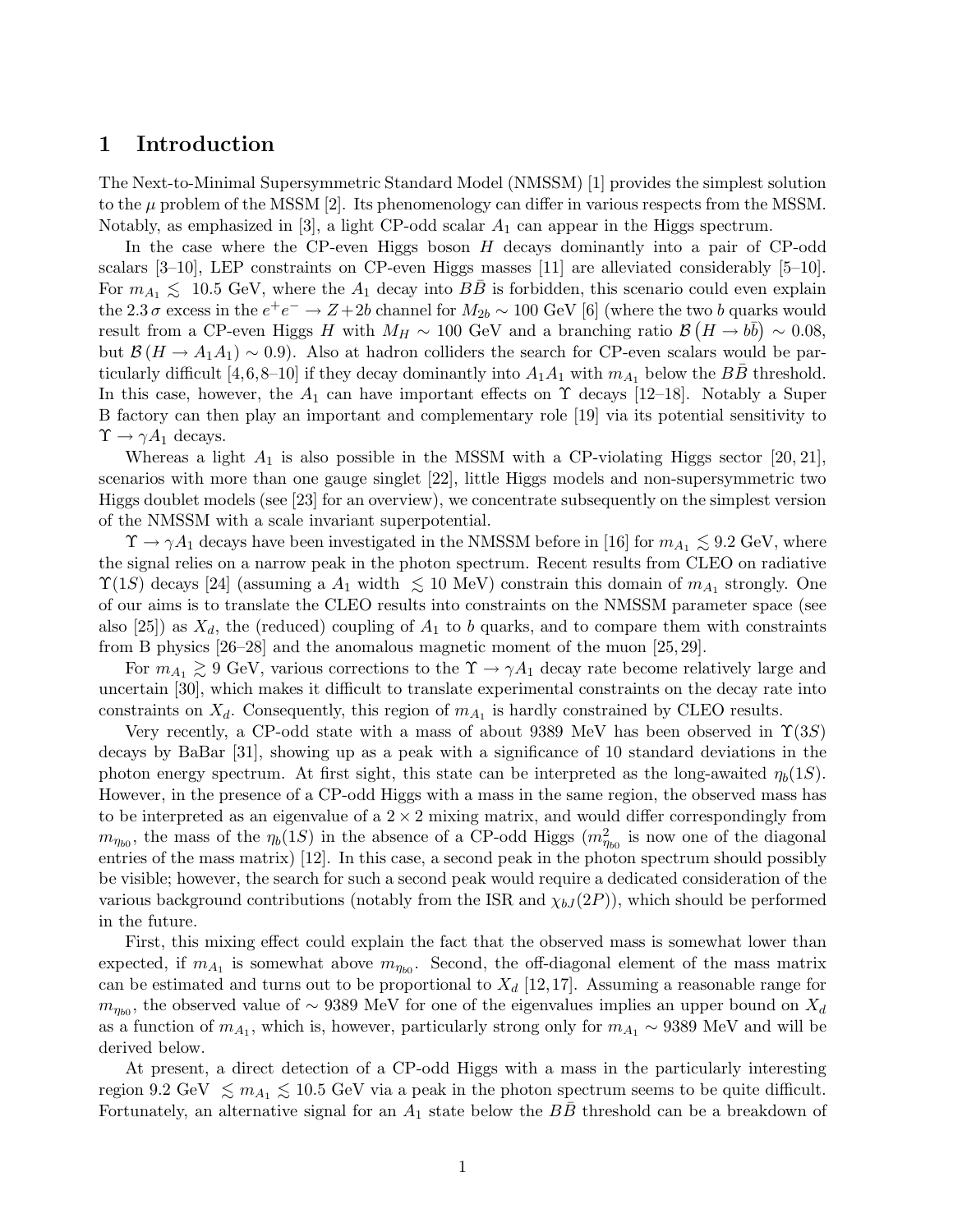lepton universality (LU) in  $\Upsilon \to (\gamma) l^+ l^-$  decays (via an intermediate  $A_1$  state), since  $A_1$  would decay practically exclusively into  $\tau^+\tau^-$  [13, 15, 17]. Note that, to this end, the photon does not have to be detected. Present tests of lepton universality in  $\Upsilon(1S)$ ,  $\Upsilon(2S)$  and  $\Upsilon(3S)$  decays [32] have error bars in the 5–10% range. Remarkably, however, a general trend (at the  $1\sigma$  level) seems to point towards a slight excess of the  $\tau^+\tau^-$  branching ratios, as expected in the presence of a  $A_1$ state. Another aim of the present paper is to investigate corresponding sensitivities of forthcoming experimental data, assuming a possible reduction of the errors to the 2% range.

The layout of this paper is as follows: In section [2](#page-2-0) we review the domains of the NMSSM parameter space which lead to a light CP-odd Higgs with strong couplings to down type quarks (and leptons). In section [3](#page-4-0) we derive constraints on the NMSSM parameter space from recent CLEO results, using quite conservative estimates for the corrections to the  $\Upsilon \to \gamma A_1$  decay rate which lead to quite conservative upper bounds on  $X_d$  as a function of  $m_{A_1}$ . (These upper bounds on  $X_d$  will be included in future versions of the code NMSSMTools [33].) In section [4,](#page-6-0) we discuss the mixing effects of  $A_1$  with  $\eta_b(nS)$  following [12, 13, 17]. In section [5,](#page-7-0) we derive constraints on  $X_d$  from the measured  $\eta_{b_{obs}}$  mass by BaBar and from (conservative) assumptions on  $m_{\eta_{b0}}$ , and discuss quantitatively the possible mixing-induced shift of the measured  $\eta_{b_{obs}}$  mass. In section [6](#page-9-0) we compare these CLEO and BaBar constraints with constraints from LEP, B physics and the muon anomalous magnetic moment. This analysis is performed with the help of the updated NMSSMTools package. In section [7](#page-11-0) we reconsider  $A_1$  masses between 9.2 and 10.5 GeV and show that (for less conservative estimates of the corrections to the  $\Upsilon \to \gamma A_1$  decay rate) a breakdown of lepton universality in  $\Upsilon \to (\gamma) l^+ l^-$  decays can become an important observable for the detection of a CP-odd Higgs in this mass range. We present formulas for the relevant branching ratios including possible  $A_1 - \eta_b(nS)$  mixings, and study future sensitivities on  $X_d$  from lepton universality breaking. Section [8](#page-16-0) contains conclusions and an outlook.

### <span id="page-2-0"></span>2 A light CP-odd Higgs in the NMSSM

In this section we show that the parameter space of the NMSSM can accomodate a light CP-odd Higgs, which is strongly coupled to down-quarks and leptons (see also [3, 6, 7]). We consider the simplest version of the NMSSM with a scale invariant superpotential

$$
W = \lambda S H_u H_d + \frac{1}{3} \kappa S^3 + \dots \tag{1}
$$

and associated soft trilinear couplings

$$
V_{soft} = (\lambda A_{\lambda} S H_u H_d + \frac{1}{3} \kappa A_{\kappa} S^3) + h.c. + \dots
$$
\n(2)

in the conventions of [33]. A vev of the singlet field  $s \equiv \langle S \rangle$  generates an effective  $\mu$ -term, and it is convenient to define also an effective B-term:

$$
\mu_{\text{eff}} = \lambda s, \qquad B_{\text{eff}} = A_{\lambda} + \kappa s \,. \tag{3}
$$

The Higgs sector of the NMSSM contains six independent parameters, which can be chosen as

<span id="page-2-1"></span>
$$
\lambda, \ \kappa, \ A_{\lambda}, \ A_{\kappa}, \ \tan \beta, \ \mu_{\text{eff}} \ . \tag{4}
$$

In the NMSSM, two physical pseudoscalar states appear in the spectrum, which are superpositions of the MSSM-like state  $A_{MSSM}$  (the remaining  $SU(2)$  doublet after omitting the Goldstone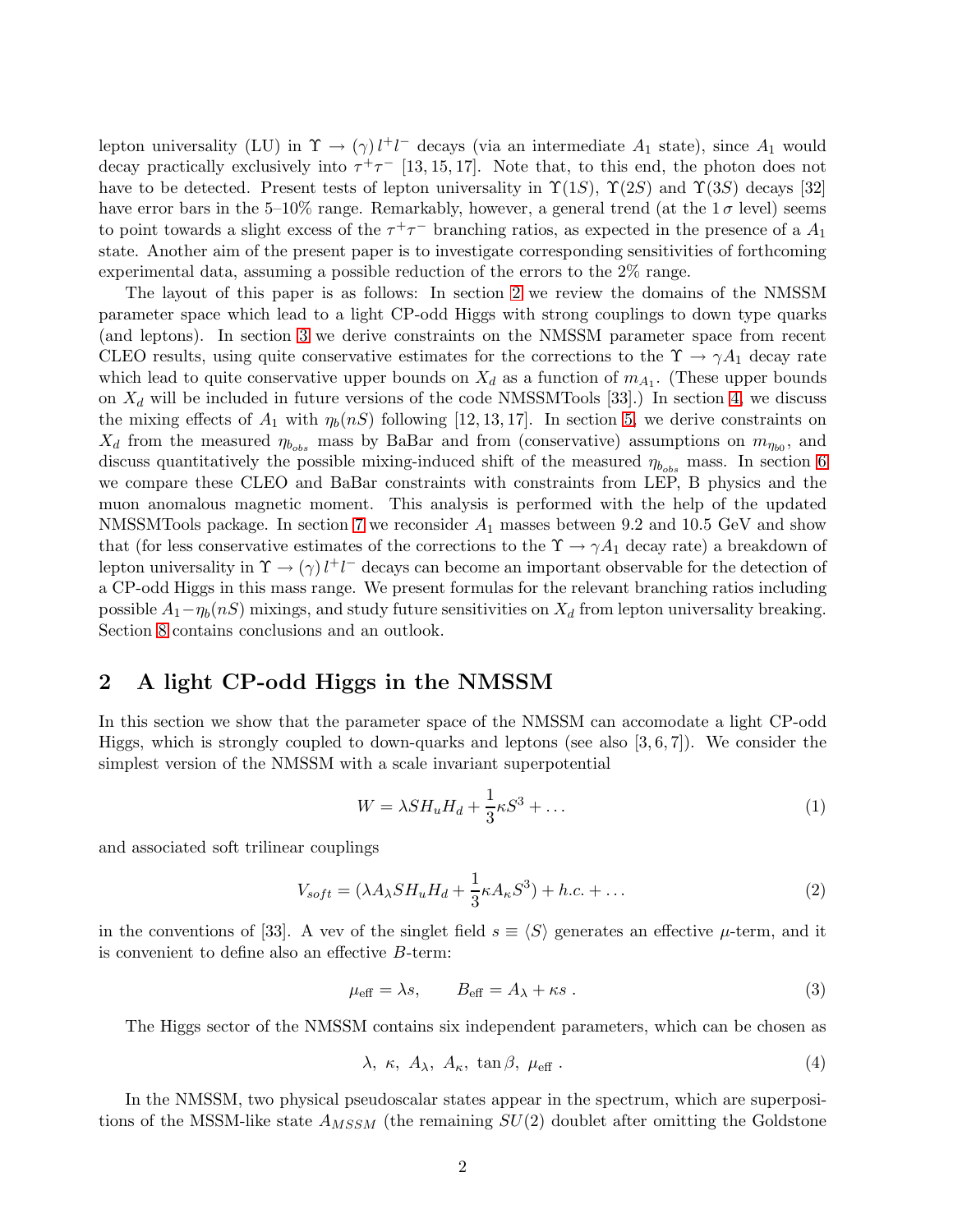boson) and the singlet-like state  $A_S$ . In the basis  $(A_{MSSM}, A_S)$ , the  $2 \times 2$  mass square matrix for the CP-odd Higgs bosons has the following matrix elements [33]

$$
M_{11}^2 = \frac{2\mu_{\text{eff}} B_{\text{eff}}}{\sin 2\beta}, \qquad M_{12}^2 = \lambda v (A_{\lambda} - 2\kappa s)
$$
  

$$
M_{22}^2 = \frac{\lambda^2 v^2 \sin 2\beta}{2\mu_{\text{eff}}} (A_{\lambda} + 4\kappa s) - 3\kappa s A_{\kappa}
$$
 (5)

where  $v^2 = 1/(2\sqrt{2}G_F)$ . The masses of the CP-odd eigenstates  $A_{1,2}$  are

$$
m_{A_{1,2}}^2 = \frac{1}{2} [M_{11}^2 + M_{22}^2 \mp \Delta M^2]
$$
 (6)

with  $\Delta M^2 = \sqrt{(M_{11}^2 - M_{22}^2)^2 + 4(M_{12}^2)^2}$ .

The lighter CP-odd state  $A_1$  can be decomposed into  $(A_{MSSM}, A_S)$  according to

$$
A_1 = \cos \theta_A A_{MSSM} + \sin \theta_A A_S , \qquad (7)
$$

where the mixing angle  $\theta_A$  is

$$
\cos 2\theta_A = \frac{M_{22}^2 - M_{11}^2}{\Delta M^2} \,. \tag{8}
$$

To a good approximation (for moderate  $A_{\lambda}$ , small  $A_{\kappa}$  and large tan  $\beta$ ), the mass of the lightest CP-odd Higgs boson and  $\cos \theta_A$  can be written as [3,7]

<span id="page-3-1"></span>
$$
m_{A_1}^2 \simeq 3\kappa s \left(\frac{3\lambda^2 v^2 A_\lambda \sin 2\beta}{2\mu_{\text{eff}} B_{\text{eff}} - 3\kappa s A_\kappa \sin 2\beta} - A_\kappa\right) ,\qquad (9)
$$

<span id="page-3-0"></span>
$$
\cos \theta_A \simeq -\frac{\lambda v (A_{\lambda} - 2\kappa s) \sin 2\beta}{2\mu_{\text{eff}} B_{\text{eff}} + 3\kappa s A_{\kappa} \sin 2\beta} \,. \tag{10}
$$

(The approximate equation for  $\cos \theta_A$  ceases to be valid if the second term in the denominator is large compared to the first one.)

The reduced coupling  $X_d$  of the light physical  $A_1$  Higgs boson to down-type quarks and leptons (normalized with respect to the coupling of the CP-even Higgs boson of the Standard Model) is given by

<span id="page-3-2"></span>
$$
X_d = \cos \theta_A \tan \beta \,. \tag{11}
$$

Interesting phenomena in the  $\Upsilon$ -system take place for large values of  $X_d$ , i.e. large values of  $\tan \beta$  without  $\cos \theta_A$  being too small. (A possible enhancement of  $X_d$  [18] can occur due to the radiatively generated tan  $\beta$ -enhanced Higgs-singlet Yukawa couplings [34]. However, in the case of a sizable value of  $\cos \theta_A$  already at tree level as considered below, this effect is small.)

At first sight eq. [\(10\)](#page-3-0) seems to imply (from sin  $2\beta \sim 2/\tan \beta$  for large  $\tan \beta$ ) that  $\cos \theta_A$ decreases indeed with  $\tan \beta$  – this would be the case in the PQ-symmetry-limit  $(\kappa \rightarrow 0)$  or R-symmetry-limit  $(A_{\kappa}, A_{\lambda} \to 0)$ , where the second term in the denominator of [\(10\)](#page-3-0) tends to zero. On the other hand, it follows from the minimization equations of the scalar potential of the NMSSM (as in the MSSM), for fixed soft Higgs mass terms and  $\mu_{\text{eff}}$ , that tan  $\beta$  is proportional to  $1/|\mu_{\text{eff}}B_{\text{eff}}|$  for large tan  $\beta$  [35], hence large values of tan  $\beta$  are associated to small values of  $|B_{\text{eff}}|$ (since  $|\mu_{\text{eff}}| \gtrsim 100 \text{ GeV}$  from the lower bound on chargino masses). It is useful to replace  $|B_{\text{eff}}|$  by the parameter

$$
M_A^2 \equiv M_{11}^2 = \frac{2\mu_{\text{eff}}B_{\text{eff}}}{\sin 2\beta} \,,\tag{12}
$$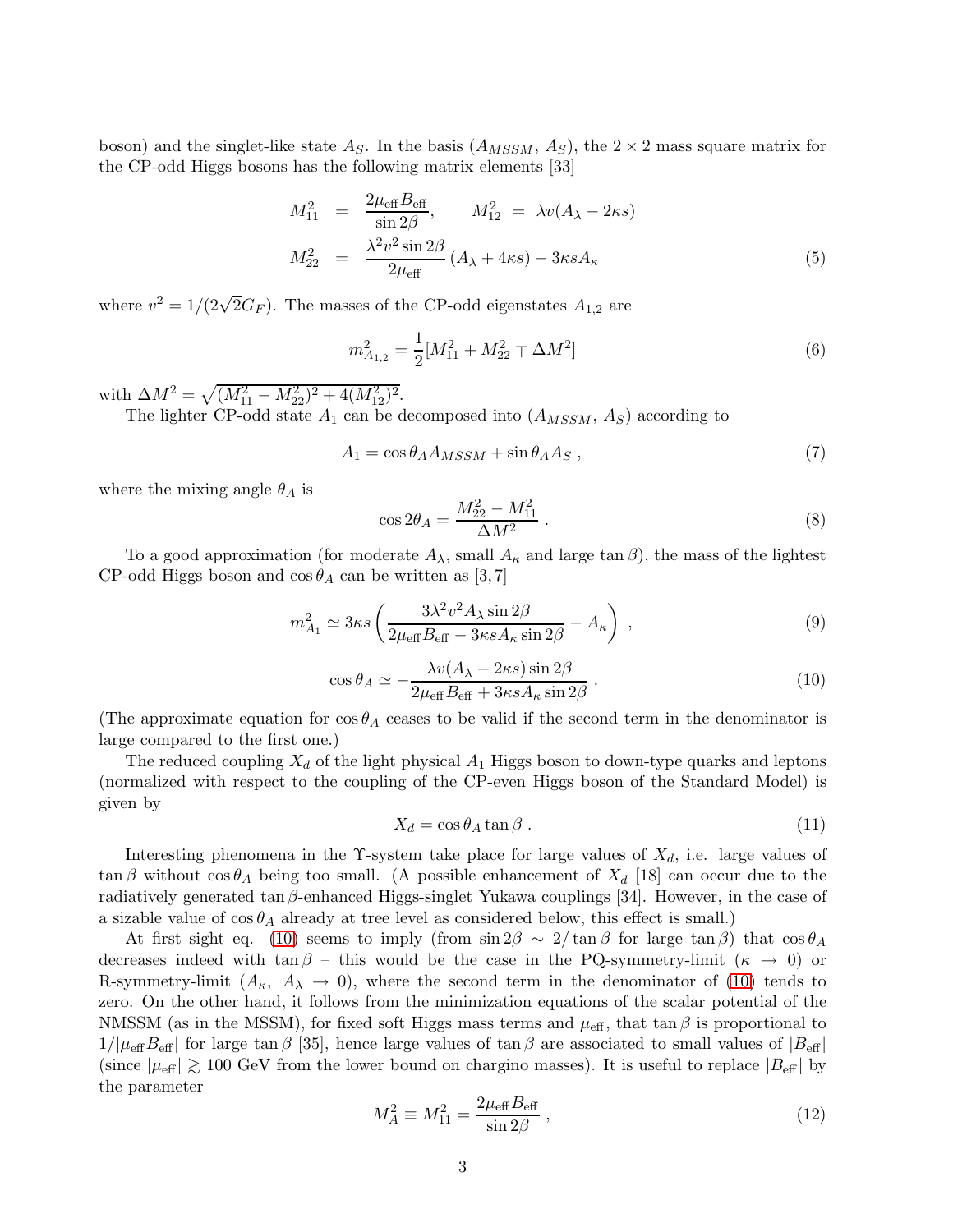which sets the scale for the masses of the complete  $SU(2)$  multiplet of Higgs states including a scalar, a pseudoscalar and a charged Higgs as in the MSSM (in our case, the corresponding pseudoscalar is the heavier one  $A_2$ ). In terms of  $M_A^2$ ,  $X_d$  can be written approximately as

<span id="page-4-1"></span>
$$
X_d \simeq -\frac{\lambda v (A_\lambda - 2\kappa s)}{M_A^2 + 3\kappa s A_\kappa} \times \tan \beta ,
$$
\n(13)

and it is reasonable to examine the large  $\tan \beta$  region keeping  $M_A$  fixed.

It follows from eq. [\(9\)](#page-3-1) that there exist always values of  $A_{\kappa}$  of the same sign as  $A_{\lambda}$  (typically both negative) where  $m_{A_1}$  is small [9], while  $\cos \theta_A \simeq 0.1-0.6$  and hence  $X_d$  is not suppressed. This requires a moderate fine-tuning of  $A_{\kappa}$  (or  $M_A$ ); on the other hand the authors of Ref. [16] stress that such values for  $A_{\kappa}$ , which allow a light SM-like Higgs to decay into two  $A_1$  with  $m_{A_1} < 2m_b$ , correspond to the smallest degree of fine-tuning in the entire parameter space of the NMSSM. For corresponding values of  $A_{\kappa}$ , the denominator of  $X_d$  in [\(13\)](#page-4-1) is dominated by  $M_A^2$ . For  $M_A^2 \lesssim |\kappa A_{\kappa} s|$ , even larger values of  $\cos \theta_A \simeq 0.6 - 1.0$  are possible while  $m_{A_1}$  remains small. In this regime, the approximations leading to eqs.  $(9)$ ,  $(10)$  and  $(13)$  are no longer valid, however.

To summarize, the following conditions can be fulfilled simultaneously in the NMSSM, which yield possibly observable effects in  $\Upsilon$  decays:

- $m_{A_1} \lesssim 10.5$  GeV from, e.g., appropriate values of  $A_{\kappa}$ ;
- a large value of  $X_d$ , if tan  $\beta$  is large while  $M_A$  in the denominator of [\(13\)](#page-4-1) remains moderate.

<span id="page-4-0"></span>The numerical results in section [6](#page-9-0) confirm the analytical estimates above.

### 3 Constraints from CLEO

Recently, the CLEO collaboration presented results on Higgs searches from  $\Upsilon(1S)$  decays [24]. 21.5 ·  $10^6$   $\Upsilon(1S)$  decays had been collected and, for the  $\Upsilon(1S) \rightarrow \gamma + (A_1 \rightarrow \tau^+ \tau^-)$  search, the photon energy spectrum in events with missing energy and one identified  $\mu^{\pm}$  or  $e^{\pm}$  (allegedly from  $\tau \to e\nu\nu$  or  $\tau \to \mu\nu\nu$ ) had been examined. For the  $A_1 \to \mu^+\mu^-$  search, both muons were identified.

No narrow peaks (of a width below  $\sim 10$  MeV) in the photon energy spectrum are observed (except for  $\Upsilon(1S) \to \gamma J/\Psi \to \gamma \mu^+ \mu^-$ ), which allows to place stringent upper limits between  $10^{-4}$ and  $10^{-5}$  on the branching ratio  $\mathcal{B}(\Upsilon(1S) \to \gamma(A_1 \to \tau^+\tau^-/\mu^+\mu^-))$  for  $m_{A_1} \lesssim 9.2$  GeV [24].

The  $\mathcal{B}(\Upsilon(1S) \to \gamma A_1)$  is given by the Wilczek formula [36,37]

<span id="page-4-2"></span>
$$
\frac{\mathcal{B}\left(\Upsilon(1S)\to\gamma A_1\right)}{\mathcal{B}\left(\Upsilon(1S)\to\mu^+\mu^-\right)} = \frac{G_F m_b^2 X_d^2}{\sqrt{2}\pi\alpha} \left(1 - \frac{m_{A_1}^2}{m_{\Upsilon(1S)}^2}\right) \times F
$$
\n(14)

where  $\alpha$  denotes the fine structure constant and  $X_d$  is given in [\(11\)](#page-3-2). F is a correction factor, which includes three kinds of corrections to the leading-order Wilczek formula (the relevant formulas are summarized in [30]): bound state, QCD and relativistic corrections. Bound state effects have a quite different behaviour for a scalar or a pseudoscalar Higgs, increasing the ratio [\(14\)](#page-4-2) by  $\sim 20\%$ in the latter case  $[38-40]$ . QCD corrections reduce the ratio  $(14)$  by a similar amount  $[41, 42]$ . Relativistic corrections can generate an important reduction, and were calculated in [43].

These relativistic corrections depend quite strongly on the b quark mass  $m_b$ , and become unreliable at least for Higgs masses  $m_{A_1}$  above 8 GeV [43] where they can generate a vanishing (or even negative) correction factor F. Frequently, the approximation  $F \sim 0.5$  for all  $m_{A_1}$  is employed in the literature [26, 37]. However, in order to derive conservative bounds on the NMSSM parameters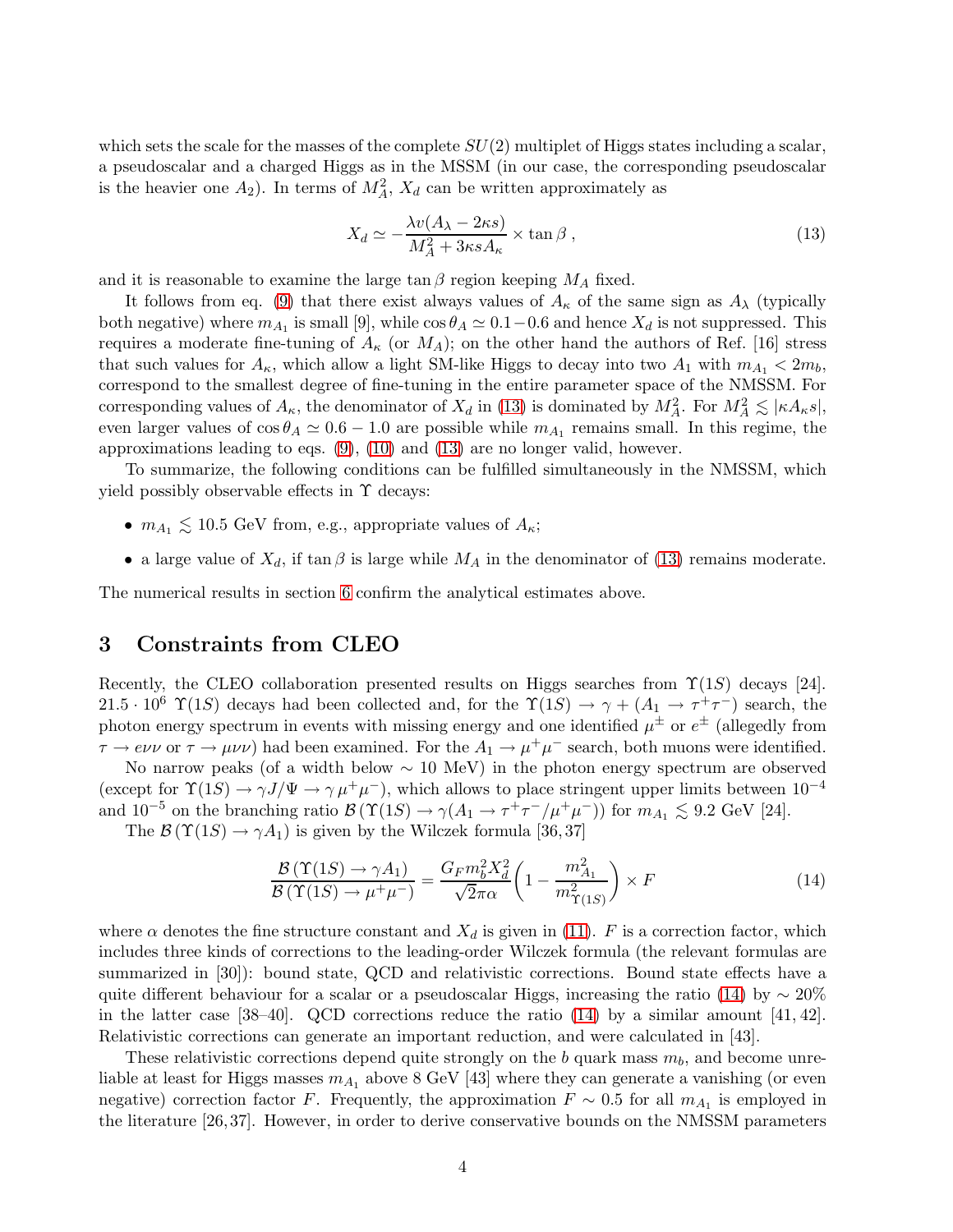

<span id="page-5-0"></span>Figure 1:  $F(m_{A_1})$  including the bound state and QCD corrections, and a naive extrapolation of the relativistic corrections computed for  $m_{A_1} \ll m_{\Upsilon}$  at larger values of  $m_{A_1}$ . Black curve: assuming  $m_b = 4.9 \text{ GeV}$  (as used later), green curve: assuming  $m_b = 5.3 \text{ GeV}$ .

from CLEO results, we use in this section the smaller values of  $F(m_{A_1})$  for larger  $m_{A_1}$ , which are obtained by a naive extrapolation of the relativistic corrections [43]. Using the quark model value  $m_b = 4.9 \text{ GeV},$  the resulting behaviour of  $F(m_{A_1})$  (including also the bound state and QCD cor-rections) is shown in Fig. [1,](#page-5-0) according to which  $F$  vanishes (and even becomes negative, in which case we take  $F = 0$ ) for  $m_{A_1} \ge 8.8$  GeV. Correspondingly, the CLEO bounds on the NMSSM parameters disappear for  $m_{A_1} \ge 8.8$  GeV. (For larger values of  $m_b$  as 5.3 GeV, F would vanish only for  $m_{A_1} \sim 9.4 \text{ GeV} \sim m_{\Upsilon}$  as also indicated in Fig. [1.](#page-5-0))

Next, in order to translate the CLEO bounds into bounds on  $X_d(m_{A_1})$  using eq. [\(14\)](#page-4-2), the branching ratios  $\mathcal{B}(A_1 \to \tau^+ \tau^- / \mu^+ \mu^-)$  have to be known, which depend essentially on tan  $\beta$ . For  $m_{A_1}$  above  $2 m_{\tau}$ ,  $\mathcal{B}(A_1 \to \tau^+ \tau^-)$  varies from ~ 70% for tan  $\beta = 1.5$  to ~ 95% for tan  $\beta = 50$ , whereas  $\mathcal{B}(A_1 \to \mu^+ \mu^-)$  is always below 10% even for  $m_{A_1}$  below  $2 m_\tau$  (which implies to reconsider the estimates of the CLEO reach in [44]). Using the code NMSSMTools [33] for the determination of the  $\mathcal{B}(A_1 \to \tau^+\tau^-/\mu^+\mu^-)$  and an interpolation of the CLEO bounds [24], we show our resulting upper limits on  $X_d$  as a function of  $m_{A_1}$  for two extreme values of  $\tan \beta = 1.5$  and 50 in Fig. [2.](#page-6-1)

Actually, in Ref. [24] the total decay width of  $A_1$ ,  $\Gamma_{A_1}$ , is assumed to be below 10 MeV. Although we do not believe that the CLEO bounds disappear completely in the case where  $\Gamma_{A_1}$ (which increases with  $X_d$  and  $m_{A_1}$ ) is larger than 10 MeV, we indicate in Fig. [2](#page-6-1) also the region at large  $X_d$  and  $m_{A_1} \gtrsim 3.5$  GeV where  $\Gamma_{A_1}$  exceeds 10 MeV (depending also slightly on tan  $\beta$ ). In the undeted version 2.1 of the NMSSMTools perhaps (22) these bounds are included the updated version 2.1 of the NMSSMTools package [33] these bounds are included.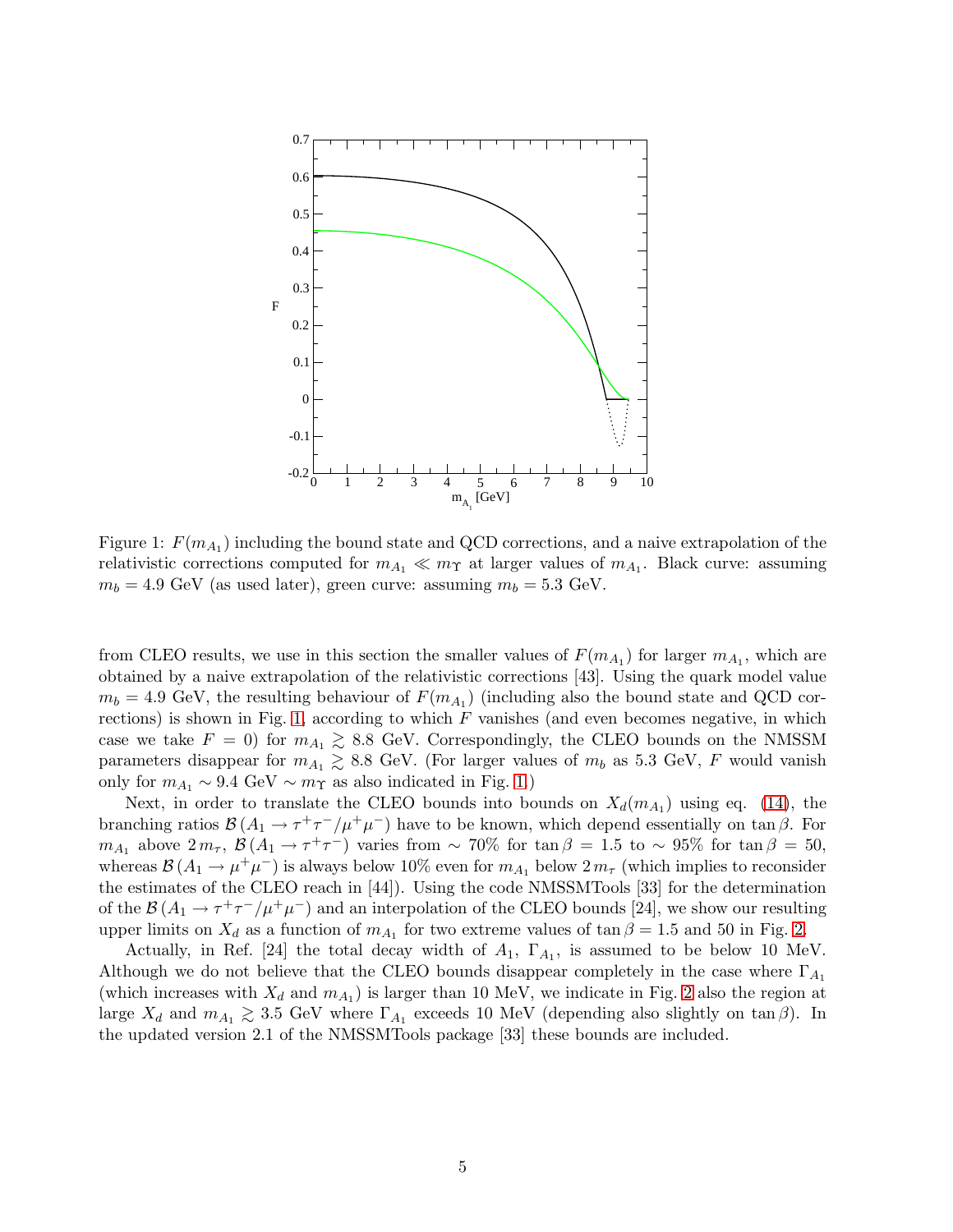

<span id="page-6-1"></span>Figure 2: Upper bounds on  $X_d$  as a function of  $m_{A_1}$  for two extreme values of  $\tan \beta = 1.5$  (red curve) and tan  $\beta = 50$  (black curve) using results from CLEO [24]. We also indicate as dashed lines the region at large  $X_d$  and  $m_{A_1} > 3.5$  GeV where  $\Gamma_{A_1}$  exceeds 10 MeV (same colour code for  $\tan \beta = 1.5$  and 50).

# <span id="page-6-0"></span>4 Mixing of  $A_1$  with the  $\eta_b(nS)$  resonances

In the presence of a pseudoscalar Higgs boson with a mass close to one of the different  $\eta_b(nS)$ resonances, a significant mixing between these states can occur [12].

The mixing between a CP-odd Higgs and a single  $\eta_b(nS)$  ( $n = 1, 2$  or 3) resonance can be described by the introduction of off-diagonal elements denoted by  $\delta m_n^2$  in the mass matrix [12,17] (here and below we neglect possible induced  $\eta_b(nS) - \eta_b(n'S)$  mixings for  $n \neq n'$ )

<span id="page-6-2"></span>
$$
\mathcal{M}_n^2 = \begin{pmatrix} m_{A_{10}}^2 - im_{A_{10}} \Gamma_{A_{10}} & \delta m_n^2 \\ \delta m_n^2 & m_{\eta_{b0}(nS)}^2 - im_{\eta_{b0}(nS)} \Gamma_{\eta_{b0}(nS)} \end{pmatrix}
$$
(15)

where the subindex '0' indicates unmixed states:  $m_{A_{10}}$  and  $m_{\eta_{b0}(nS)}$  ( $\Gamma_{A_{10}}$  and  $\Gamma_{\eta_{b0}(nS)}$ ) denote the masses (widths) of the pseudoscalar Higgs boson and  $\eta_{b0}(nS)$  states, respectively, before mixing.

In Ref. [17] only the mixing of the Higgs with the  $\eta_{b0}(1S)$  resonance was taken into account. In this paper, we extend the analysis by considering the possible mixing between the Higgs and *any* of the three  $\eta_{b0}(nS)$  ( $n=1,2$  or 3) states. Thus three mixing angles have to be defined; however, only the contribution from the closest  $\eta_b(nS)$  state to the hypothetical  $A_1$  mass will be assumed to be significant for the mixing, i.e. only one among the three mixing angles will deviate significantly from zero. The generally complex mixing angle  $\alpha_n$  between the pseudoscalar Higgs  $A_{10}$  and an  $\eta_{b0}(nS)$  state is given by [17]

$$
\sin 2\alpha_n = \delta m_n^2 / \Delta_n^2 \tag{16}
$$

where

$$
\Delta_n^2 = [D_n^2 + (\delta m_n^2)^2]^{1/2} \tag{17}
$$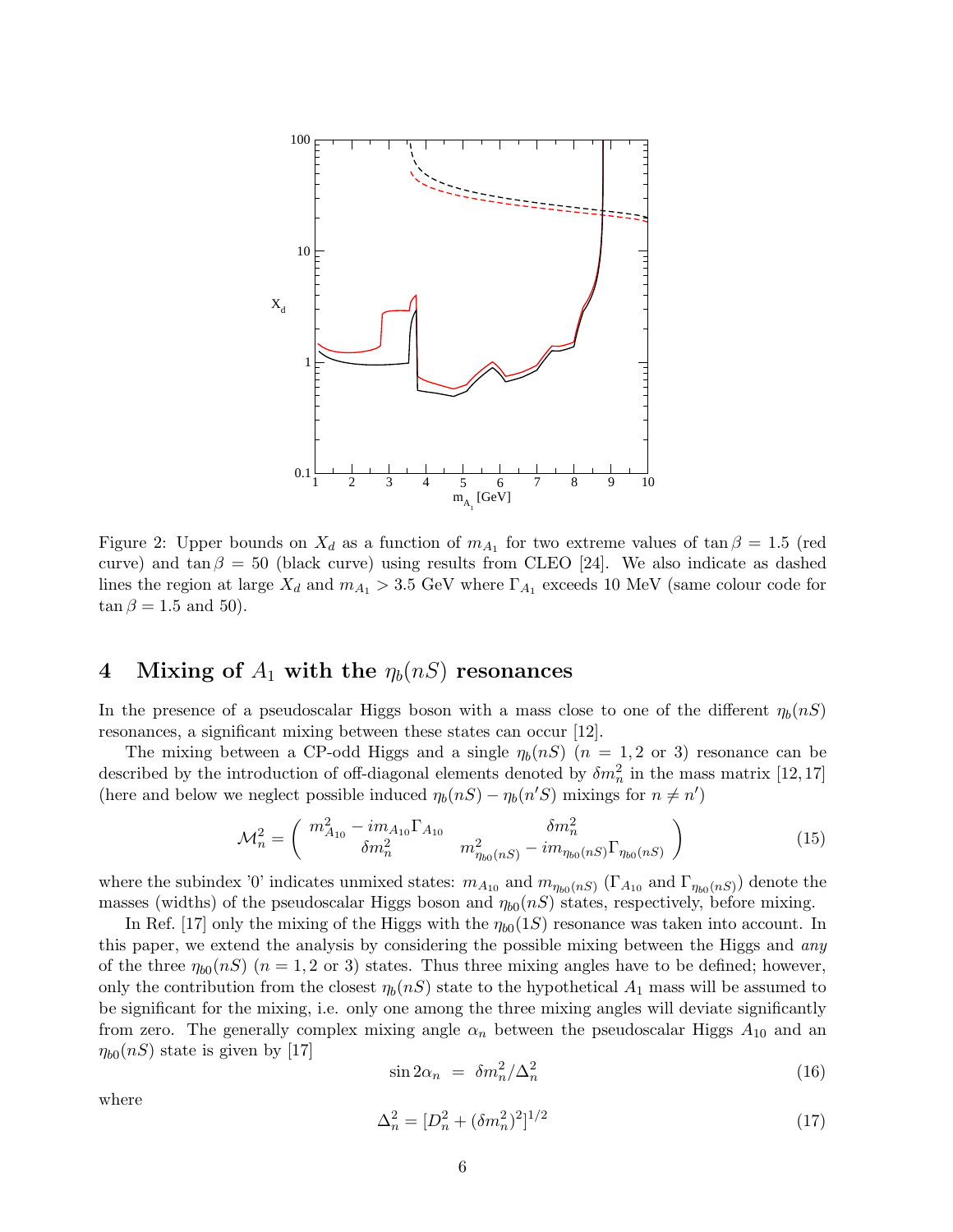with

$$
D_n = (m_{A_{10}}^2 - m_{\eta_{b0}(nS)}^2 - im_{A_{10}} \Gamma_{A_{10}} + im_{\eta_{b0}(nS)} \Gamma_{\eta_{b0}(nS)})/2.
$$
 (18)

The off-diagonal element  $\delta m_n^2$  can be computed within the framework of a non-relativistic quark potential model as

$$
\delta m_n^2 \ = \ \left(\frac{3m_{\eta_b(nS)}^3}{8\pi v^2}\right)^{1/2} |R_{\eta_b(nS)}(0)| \times X_d \ . \tag{19}
$$

In a non-relativistic approximation to the bottomonium bound states, the radial wave functions at the origin can be considered as identical for vector and pseudocalar states, i.e.  $R_{\Upsilon(nS)}(0) \simeq$  $R_{\eta_b(nS)}(0)$ , and can therefore be determined from the measured  $\Upsilon \to e^+e^-$  decay widths:

$$
|R_{\Upsilon(nS)}(0)|^2 \simeq \Gamma[\Upsilon(nS) \to e^+e^-] \times \frac{9m_{\Upsilon(nS)}^2}{4\alpha^2} \left[1 + \frac{16\alpha_s(m_\Upsilon^2)}{3\pi}\right]
$$
(20)

Substituting recent values for the dielectron widths from [32] we obtain  $|R_{\eta_b(1S)}(0)|^2 = 6.60 \text{ GeV}^3$ ,  $|R_{\eta_b(2S)}(0)|^2 = 3.02 \text{ GeV}^3 \text{ and } |R_{\eta_b(3S)}(0)|^2 = 2.18 \text{ GeV}^3, \text{ leading to}^3$  $|R_{\eta_b(2S)}(0)|^2 = 3.02 \text{ GeV}^3 \text{ and } |R_{\eta_b(3S)}(0)|^2 = 2.18 \text{ GeV}^3, \text{ leading to}^3$  $|R_{\eta_b(2S)}(0)|^2 = 3.02 \text{ GeV}^3 \text{ and } |R_{\eta_b(3S)}(0)|^2 = 2.18 \text{ GeV}^3, \text{ leading to}^3$ 

<span id="page-7-2"></span>
$$
\delta m_1^2 = 0.14 \text{ GeV}^2 \times X_d, \quad \delta m_2^2 = 0.11 \text{ GeV}^2 \times X_d, \quad \delta m_3^2 = 0.10 \text{ GeV}^2 \times X_d. \tag{21}
$$

The  $A_1$  and  $\eta_b(nS)$  physical (mixed) states can be written as

<span id="page-7-3"></span>
$$
A_1 = \cos \alpha_n A_{10} + \sin \alpha_n \eta_{b0}(nS),
$$
  
\n
$$
\eta_b(nS) = \cos \alpha_n \eta_{b0}(nS) - \sin \alpha_n A_{10}
$$
\n(22)

assuming  $\cos^2 \alpha_n + \sin^2 \alpha_n \simeq 1$ , i.e. neglecting the imaginary components of  $\alpha_n$ . (Here and below we use the notation  $A_1$  and  $\eta_b(nS)$  for the mixed states in order to indicate their dominant components for small mixing angles. Clearly, for  $\alpha_n \sim 90^\circ$ , their dominant components would be reversed.)

The full widths  $\Gamma_{A_1}$  and  $\Gamma_{\eta_b(nS)}$  of the  $A_1$  and  $\eta_b(nS)$  physical states can be expressed in terms of the widths of the unmixed states according to [17]

<span id="page-7-4"></span>
$$
\Gamma_{A_1} \simeq \cos^2 \alpha_n \Gamma_{A_{10}} + \sin^2 \alpha_n \Gamma_{\eta_{b0}(nS)},
$$
  
\n
$$
\Gamma_{\eta_b} \simeq \cos^2 \alpha_n \Gamma_{\eta_{b0}(nS)} + \sin^2 \alpha_n \Gamma_{A_{10}}.
$$
\n(23)

Finally, let us recall that the mixing of the  $A_{10}$  with  $\eta_{b0}$  states should lead to mass shifts which can be sizable [12, 17]. These mass shifts might have spectroscopic consequences concerning the hyperfine  $\eta_b(nS) - \Upsilon(nS)$  splitting [12,17,46] whose predictions within the SM are reviewed in [47], and with respect to which the BaBar result [31] on the  $\eta_b(1S) - \Upsilon(1S)$  hyperfine splitting – in the absence of a light CP-odd Higgs – would be somewhat large (see the next section).

# <span id="page-7-0"></span>5 Upper bounds on  $X_d$  from the measured  $\eta_b$  mass, and the mixing-induced  $\eta_b$  mass shift

The observation of an  $\eta_b$ -like state with a mass of  $\simeq$  9.389 GeV by BaBar [31], allows to obtain upper limits on the reduced coupling  $X_d$  as a function of the lightest CP-odd Higgs mass parameter  $m_{A_{10}}$ , if  $m_{A_{10}}$  is near 9.39 GeV. This follows from the fact that the measured mass squared has

<span id="page-7-1"></span><sup>&</sup>lt;sup>3</sup>Similar values can be obtained from a Buchmuller-Tye potential [45].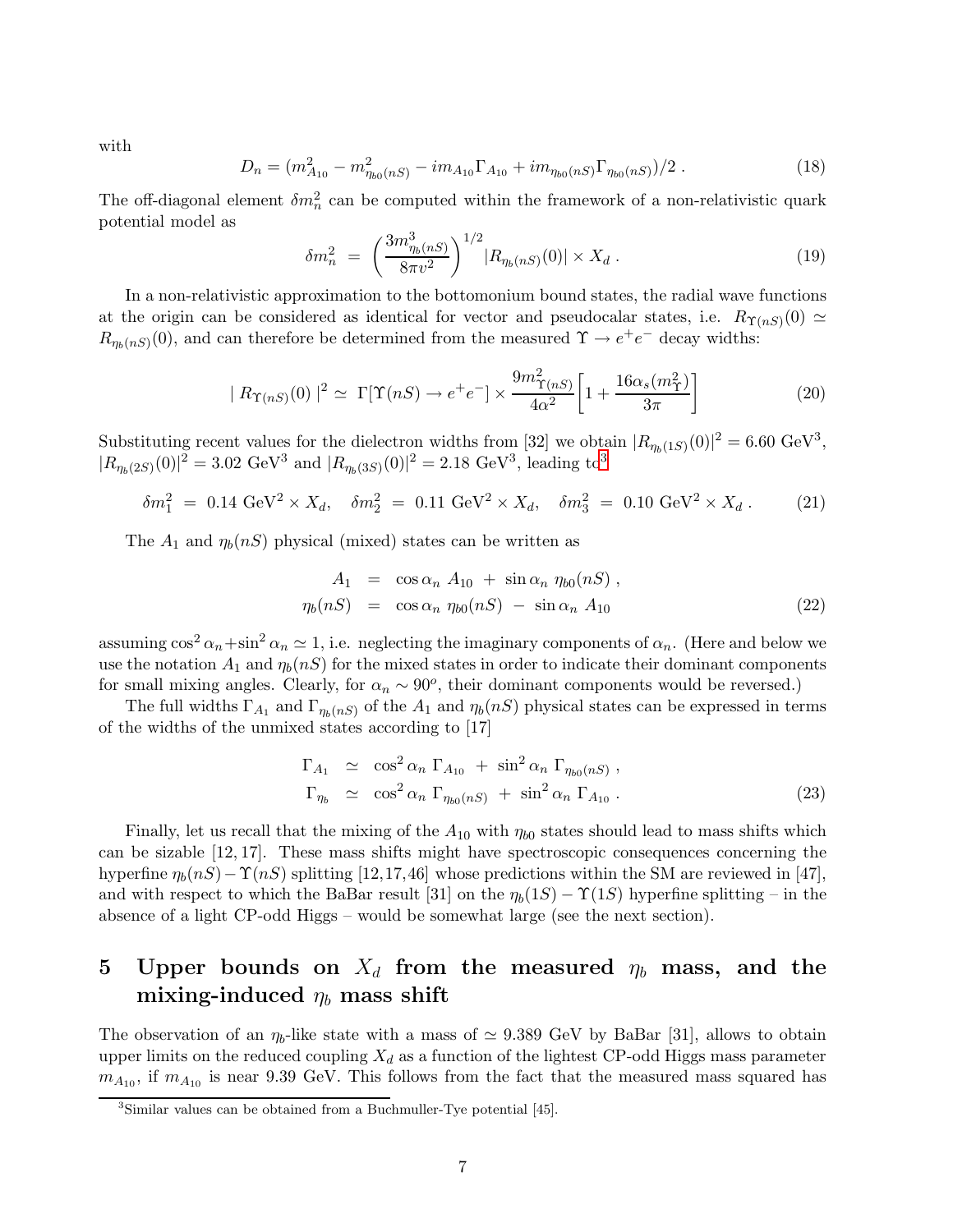now to be considered as (the real part of) the eigenvalue of the matrix  $\mathcal{M}_1^2$  [\(15\)](#page-6-2), corresponding algebraic relations and an estimate of hadronic parameters as  $m_{\eta_{b0}(1S)}$ .

Subsequently we denote the " $\eta_b$ " mass as measured by BaBar by  $m_{obs}$ , and the state  $\eta_{b0}(1S)$ by  $\eta_{b0}$ . The observed state has now to be considered as a superposition of  $A_{10}$  and  $\eta_{b0}$ . Then the following algebraic identity holds (where  $\delta m_1^2$  is the off-diagonal element of the matrix  $\mathcal{M}_1^2$  [\(15\)](#page-6-2)):

<span id="page-8-0"></span>
$$
\left(\delta m_1^2\right)^2 = \Delta_A \Delta_\eta \left[1 + \frac{\gamma^2}{\left(\Delta_A + \Delta_\eta\right)^2}\right] \tag{24}
$$

where

$$
\Delta_A = m_{A_{10}}^2 - m_{obs}^2, \qquad \Delta_\eta = m_{\eta_{b0}}^2 - m_{obs}^2 \tag{25}
$$

and

$$
\gamma = m_{A_{10}} \Gamma_{A_{10}} - m_{\eta_{b0}} \Gamma_{\eta_{b0}} . \tag{26}
$$

Note that  $\Delta_A$  and  $\Delta_\eta$  must have the same sign, which follows already from properties of eigenvalues of real  $2 \times 2$  matrices.

Now, if we use estimates for the parameters  $m_{\eta_{b0}}$  and  $\gamma$ , eq. [\(24\)](#page-8-0) allows to obtain an upper bound on  $X_d$  as a function of  $m_{A_{10}}$ . First, for  $\gamma$  we can assume  $|\gamma| \lesssim m_{obs} \times 20$  MeV (from  $\Gamma_{A_{10}}$ ,  $\Gamma_{\eta_{b0}} \lesssim 20$  MeV) with the result that the term  $\sim \gamma^2$  in [\(24\)](#page-8-0) is relevant only for  $m_{A_{10}}$  very close to  $m_{obs}$ .

For  $(m_{A_{10}}, m_{\eta_{b0}}) \sim m_{obs}$  (but  $(m_{A_{10}}, m_{\eta_{b0}}) - m_{obs}$  larger than a few MeV such that the term  $\sim \gamma^2$  can be neglected), eq. [\(24\)](#page-8-0) can be simplified further with the result

<span id="page-8-2"></span>
$$
\left(\delta m_1^2\right)^2 \simeq 4m_{obs}^2 \left(m_{A_{10}} - m_{obs}\right)\left(m_{\eta_{b0}} - m_{obs}\right) \tag{27}
$$

and hence, from [\(21\)](#page-7-2),

<span id="page-8-1"></span>
$$
X_d \simeq 125 \sqrt{(m_{A_{10}} - m_{obs}) (m_{\eta_{b0}} - m_{obs})} \text{ GeV}^{-1} . \qquad (28)
$$

To proceed further, we have to estimate  $m_{\eta_{b0}}$ . Most of previous estimates for  $m_{\eta_{b0}}$  correspond actually to  $m_{\eta_{b0}} - m_{obs} > 0$  [47, 48], but subsequently we allow for

<span id="page-8-5"></span>
$$
m_{\eta_{b0}} - m_{obs} = -30 \dots + 40 \text{ MeV}. \qquad (29)
$$

Next we have to treat the cases  $m_{A_{10}} - m_{obs} > 0$  and  $m_{A_{10}} - m_{obs} < 0$  separately. Starting with  $m_{A_{10}} - m_{obs} < 0$ , the maximally possible value for  $X_d$  from [\(28\)](#page-8-1) is assumed for the lowest estimate of  $m_{\eta_{b0}}$ , with the result

<span id="page-8-3"></span>
$$
X_d^{max}(m_{A_{10}}) \sim 22\sqrt{m_{obs} - m_{A_{10}}} \text{ GeV}^{-1/2} . \tag{30}
$$

For  $m_{A_{10}} - m_{obs} > 0$ , on the other hand, the maximally possible value for  $X_d$  is assumed for the largest estimate of  $m_{\eta_{b0}}$ , with the result

<span id="page-8-4"></span>
$$
X_d^{max}(m_{A_{10}}) \sim 25\sqrt{m_{A_{10}} - m_{obs}} \text{ GeV}^{-1/2} . \tag{31}
$$

These analytic expressions for  $X_d^{max}(m_{A_{10}})$  are fairly good approximations to the numerical upper bounds on  $X_d(m_{A_{10}})$  which can be derived from [\(24\)](#page-8-0) without the approximation [\(27\)](#page-8-2), apart from the region where  $|m_{A_{10}} - m_{obs}|$  is less than about 0.5 MeV (where [\(30\)](#page-8-3) and [\(31\)](#page-8-4) would imply  $X_d^{max}(m_{A_{10}}) \to 0$ ). In fact, with  $|\gamma| \sim m_{obs} \times 20$  MeV, one obtains  $X_d^{max}(m_{A_{10}}) \sim 0.6$  for  $|m_{A_{10}} - m_{obs}| \lesssim 0.5$  MeV (see Fig. [3](#page-10-0) below).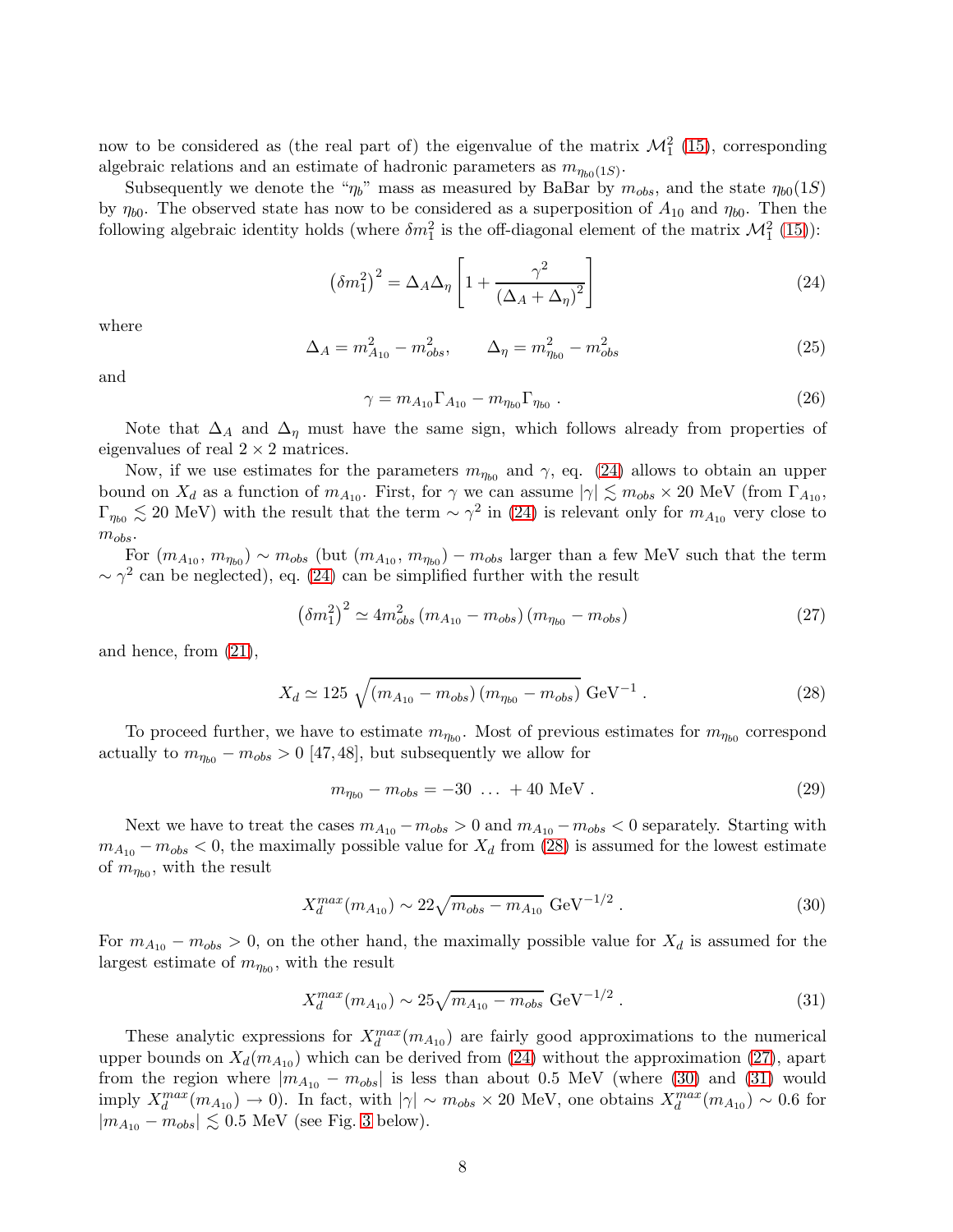We emphasize, however, that most previous estimates for  $m_{\eta_{b0}}$  correspond to  $m_{\eta_{b0}} - m_{obs} > 0$ [47, 48] in contrast to our more conservative assumption [\(29\)](#page-8-5). These estimates can still be correct within the present framework, if an additional  $A_{10}$  state with  $m_{A_{10}} - m_{obs} > 0$  exists, which mixes strongly with the  $\eta_{b0}$ , reducing the lower eigenvalue of the mass matrix [\(15\)](#page-6-2). The induced mass shift  $m_{\eta_{b0}} - m_{obs}$  can easily be derived from eq. [\(28\)](#page-8-1):

$$
m_{\eta_{b0}} - m_{obs} \simeq \frac{X_d^2 \times 1 \text{ GeV}^2}{1.56 \cdot 10^4 \cdot (m_{A_{10}} - m_{obs})}
$$
(32)

which, for  $m_{\eta_{b0}} - m_{obs} > 0$ , would unwittingly be interpreted as an excess of the "observed" hyperfine splitting  $m_{\Upsilon(1S)} - m_{obs}$ . For instance, an induced mass shift of  $m_{\eta_{b0}} - m_{obs} \sim 20$  MeV would be generated by a CP-odd Higgs with mass  $m_{A_{10}}$  and a reduced coupling  $X_d$  satisfying  $X_d \simeq 17.7 \times \sqrt{m_{A_{10}} - m_{obs}} \text{ GeV}^{-1/2} \text{ as, e.g., } X_d \simeq 12 \text{ for } m_{A_{10}} \simeq 9.85 \text{ GeV}.$ 

Note, however, that this mecanism would imply a heavier mass eigenvalue of the mixing matrix  $(15)$  is not too far above  $m_{obs}$ . This favours a heavy mass eigenvalue below 10.5 GeV, which not only satisfies LEP constraints but could even, as mentionned in the introduction, explain an observed excess of events at LEP.

# <span id="page-9-0"></span>6 Comparison of constraints from CLEO, BaBar, B physics and the muon anomalous magnetic moment

In addition to the constraints obtained in section [3](#page-4-0) from CLEO and in section [5](#page-7-0) from BaBar, the  $(m_{A_1}, X_d)$ -plane is already constrained by processes from B physics [26, 27] and the muon anomalous magnetic moment  $(g-2)_{\mu}$  [29]. (Upper limits on  $X_d$  have been derived by OPAL [49] from Yukawa production of a light neutral Higgs Boson at LEP, which seem more restrictive than the constraints from CLEO for  $m_{A_1} \geq 9.2$  GeV. We believe, however, that the  $\eta_b(nS) - A_1$  mixing, which is relevant here, depends on an additional  $b-b-\eta_b$  form factor, where the initial b-quark is far off-shell. Since this effect has not been considered in [49], we will not consider the corresponding limits below.)

In the following, we will compare the different constraints in the  $(X_d, m_{A_1})$ - and  $(X_d, M_A)$ planes. (In this section,  $m_{A_1}$  is the CP-odd Higgs mass parameter denoted as  $m_{A_{10}}$  in the mass matrix [\(15\)](#page-6-2). However, the difference between  $m_{A_{10}}$  and  $m_{A_1}$  would hardly be visible in the Figures below.)

For this purpose we have performed a scan over the NMSSM parameter space using the NMHDECAY program from the NMSSMTools package [33]. NMHDECAY allows to verify simultaneously the phenomenological constraints from SUSY searches, Higgs searches, B physics and  $(g-2)_\mu$ . We have varied the NMSSM parameters  $(4)$   $\lambda$ ,  $\kappa$ ,  $A_\lambda$ ,  $A_\kappa$ ,  $\mu_{\text{eff}}$ ,  $\tan \beta$  (the latter between 1 and 50), as well as the SUSY breaking gaugino, squark and slepton masses and trilinear couplings, keeping only points where  $m_{A_1}$  < 10.5 GeV. Then we identified regions in the parameter space which are ruled out by the various phenomenological constraints for *any* choice of parameters. In particular, LEP constraints from Higgs searches require tan  $\beta \gtrsim 1.5$  in the NMSSM, while constraints from  $(g - 2)_{\mu}$  lead to tan  $\beta \gtrsim 2$  for  $m_{A_1} < 10.5$  GeV.

The various curves in the  $(X_d, m_{A_1})$ -plane in Fig. [3](#page-10-0) indicate lower bounds on  $X_d$  from various phenomenological constraints. We found that even for very large  $X_d$  there always exist parameter choices such that no region is *always* excluded by either the constraints from  $\mathcal{B}(B \to X_s \gamma)$  or  $\mathcal{B}(\bar{B}^+\to \tau^+\nu_{\tau})$ . However, constraints from  $\mathcal{B}(B_s\to \mu^+\mu^-)$  and  $\Delta M_q$ ,  $q=d,s$  (shown as a green dashed line) always exclude a funnel for  $m_{A_1} \sim M_{B_q} \sim 5.3$  GeV, the width of which depends on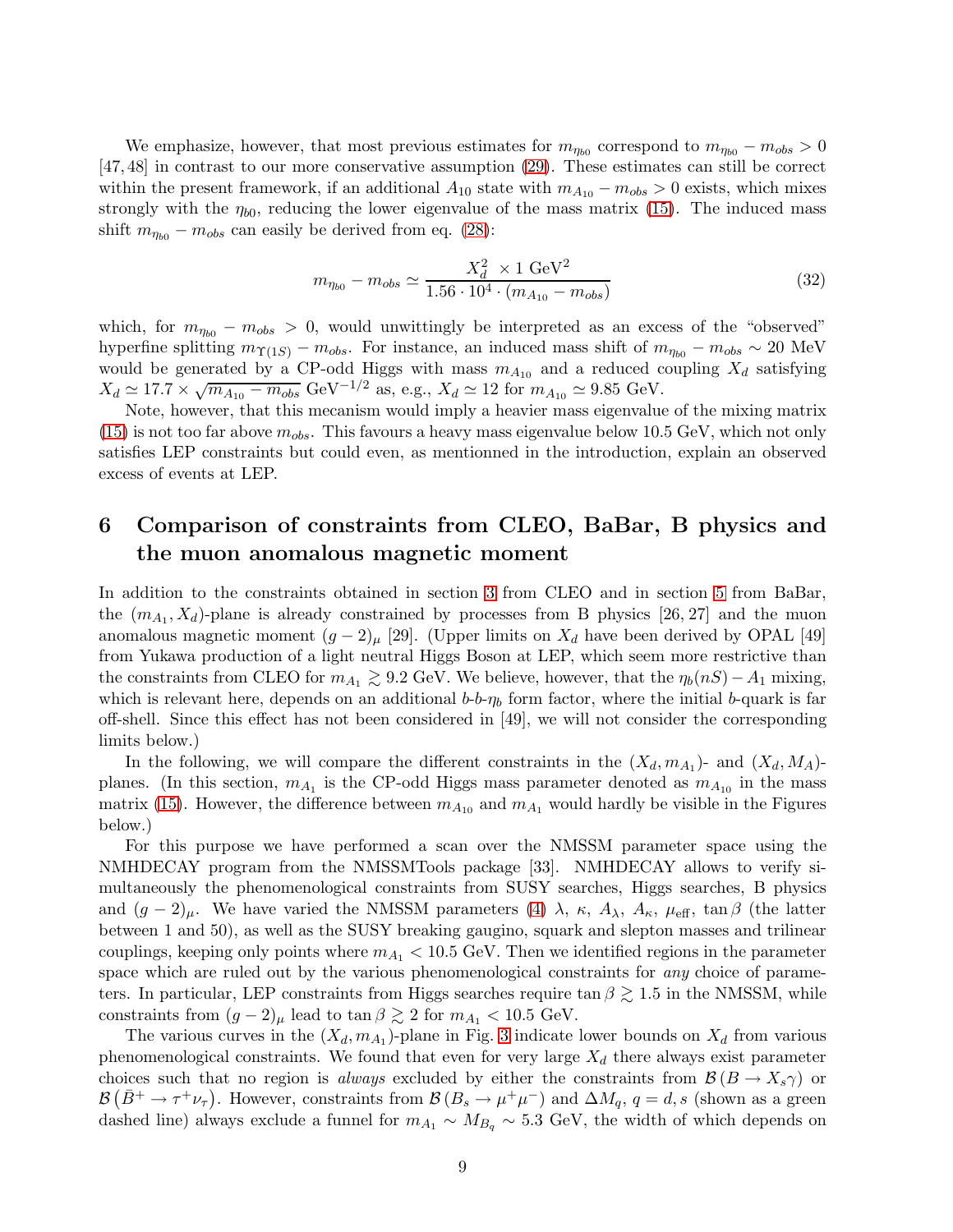

<span id="page-10-0"></span>Figure 3: Upper bounds on  $X_d$  versus the  $A_1$  mass for all parameters scanned over (see text). Indicated are constraints from  $B_s \to \mu^+\mu^-$  and  $\Delta M_q$ ,  $q = d$ , s as a green dashed line, constraints from  $(g-2)_{\mu}$  as a blue dashed line, the latest bounds from CLEO on  $\mathcal{B}(\Upsilon \to \gamma \tau \tau)$  as a black line and constraints due to the measured  $\eta_b(1S)$  mass by Babar as a red line.

the loop-induced  $b - s - A_1$  coupling. This coupling being proportional to  $X_d$ , the excluded region broadens steadily with  $X_d$  as can be observed in Fig. [3,](#page-10-0) leading to the exclusion of all pseudoscalars with masses below ~ 6 GeV for  $X_d \ge 30$ . However, the CLEO constraints indicated as a black line are much more restrictive, apart from a narrow window around  $m_{A_1} \sim 5.3$  GeV.

Constraints from  $(g - 2)_{\mu}$  originate from the contribution of a light pseudoscalar, which is enhanced by  $X_d^2$ . For  $m_{A_1}$  below ~ 3 GeV, the pseudoscalar contribution has the opposite (negative) sign with respect to the deviation of the Standard Model prediction from the measured value of  $(g-2)_\mu$  [29]. This results in the exclusion of very light  $A_1$  below ∼ 2 GeV for large values of  $X_d$ , as indicated in Fig.  $3 - a$  region which is now also covered by CLEO constraints.

Finally, constraints due to the measured  $\eta_b(1S)$  mass by Babar as discussed in section [5](#page-7-0) exclude a funnel around  $m_{A_1} \sim 9.4$  GeV, which is outside the region covered by CLEO.

In the  $(X_d, M_A)$ -plane shown in Fig. [4](#page-11-1) one sees that, as discussed qualitatively in section [2,](#page-2-0) large values of  $X_d$  can occur only for not too large values of  $M_A$ ; here this statement can be verified quantitatively. No region is generically excluded by the constraints from CLEO, Babar or  $(g-2)_\mu$ , since  $m_{A_1}$  varies from 1 to 10.5 GeV for each point in this plane. The upper bounds on  $X_d$  from  $B_s \to \mu^+\mu^-$  and  $\Delta M_q$ ,  $q = d$ , s are indicated as in Fig. [3,](#page-10-0) and lower bounds on  $X_d$ from  $\mathcal{B}(B \to X_s \gamma)$  now appear as well at small  $M_A$ . (There, the contribution to  $\mathcal{B}(B \to X_s \gamma)$ from a charged Higgs with a mass  $\sim M_A$  has to be compensated by a contribution  $\sim X_d$  involving charginos or neutralinos, which requires a sufficiently large value for  $X_d$ .)

The most important results of this section are contained in Fig. [3,](#page-10-0) which shows that the combined present constraints rule out most of the region where  $m_{A_1} \leq 8.5$  GeV – except if  $X_d$  is<br>cufficiently grad, whereas  $m_{A_1} \leq 8.5$  GeV remains an interacting region in perspector appear sufficiently small – whereas  $m_{A_1} \sim 8.5 - 10.5$  GeV remains an interesting region in parameter space allowing for large  $X_d$ . The corresponding necessary values of  $M_A$  can be deduced from Fig. [4.](#page-11-1)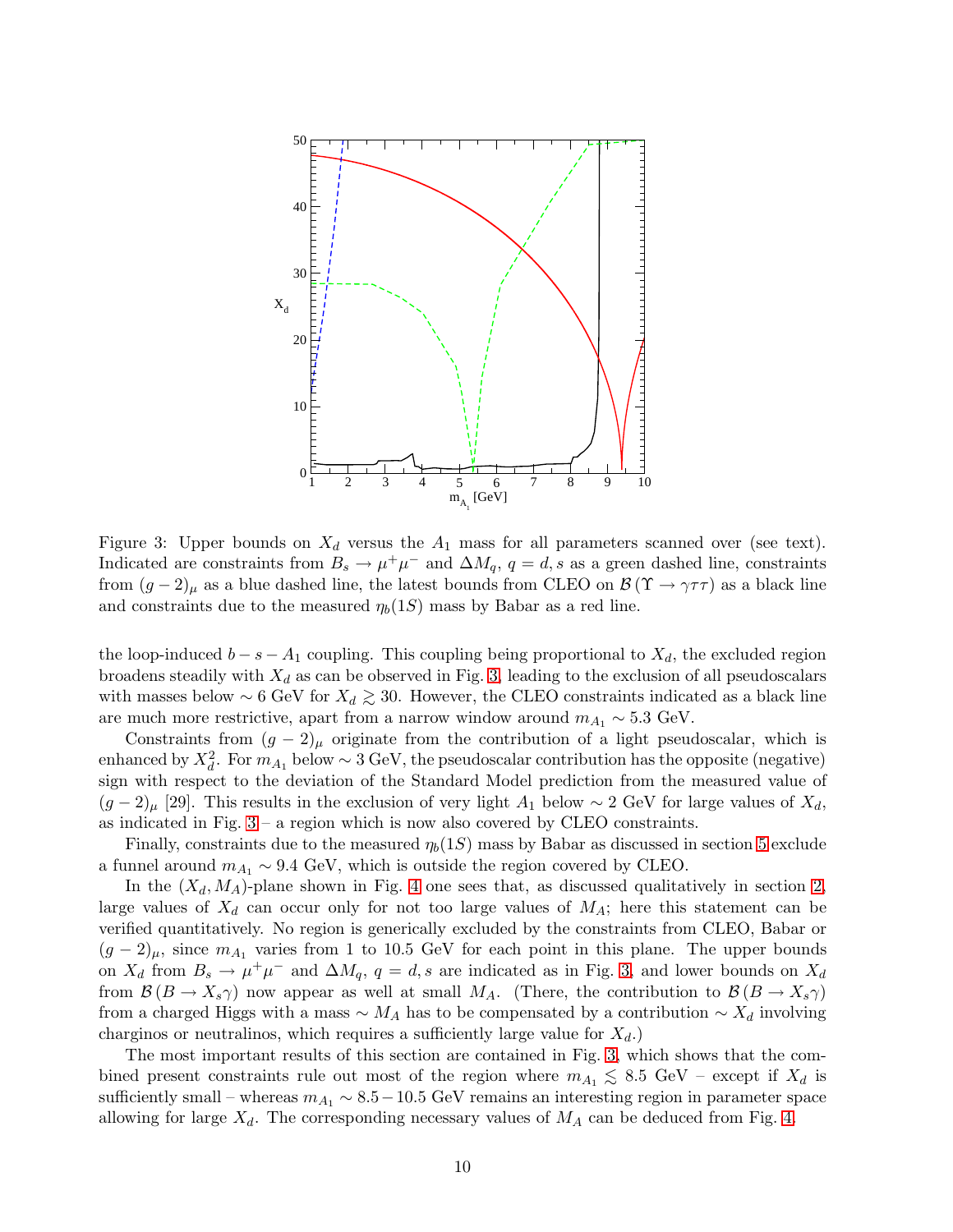

<span id="page-11-1"></span>Figure 4: Bounds on  $X_d$  versus  $M_A$  for  $A_1$  masses below 10.5 GeV. Indicated are upper bounds on  $X_d$  from  $B_s \to \mu^+\mu^-$  and  $\Delta M_q$ ,  $q = d$ , s as a green dashed line, and lower bounds on  $X_d$  (for  $m_A \lesssim 200 \text{ GeV}$  from  $\mathcal{B}(B \to X_s \gamma)$  as a blue line.

#### <span id="page-11-0"></span>7 Possible lepton universality breaking

As pointed out in [13], one manifestion of the existence of a light CP-odd Higgs boson of mass around  $\sim$  10 GeV could be a breakdown of LU (lepton universality) in  $\Upsilon$  decays, if the (not necessarily soft) radiated photon escapes undetected in the experiment, or simply is not specifically searched for in the analysis of events. (The leptonic width is, in fact, an inclusive quantity with a sum over an infinite number of photons.) Higgs-mediated Υ decays would lead to an excess of its tauonic branching ratio (BR), which can be assessed through the ratio

$$
\mathcal{R}_{\tau/\ell} = \frac{\mathcal{B}_{\tau\tau} - \mathcal{B}_{\ell\ell}}{\mathcal{B}_{\ell\ell}} = \frac{\mathcal{B}_{\tau\tau}}{\mathcal{B}_{\ell\ell}} - 1
$$
\n(33)

where  $\mathcal{B}_{\tau\tau}$  denotes the tauonic, and  $\mathcal{B}_{\ell\ell}$  the electronic  $(\ell = e)$  or muonic  $(\ell = \mu)$  branching ratios of the  $\Upsilon$  resonance, respectively. A statistically significant non-zero value of  $\mathcal{R}_{\tau/\ell}$  would be a strong argument in favour of a pseudoscalar Higgs boson mediating the process.

In Table [1](#page-12-0) we summarize the current situation of LU obtained from [32]. As already mentionned in the introduction, a  $\sim 1\sigma$  effect seems visible in most cases, leading to an overall (positive)  $\sim 2\sigma$ effect.

Subsequently we intend to estimate the possible amount of LU breaking in the NMSSM with  $m_{A_1}$  in the 9 – 10.5 GeV range and large  $X_d$  in order to verify whether it can be assessed experimentally [17], i.e. whether it can be of the order of the few percent.

In principle, also pure SM channels may yield an apparent breaking of LU in  $\Upsilon$  decays. In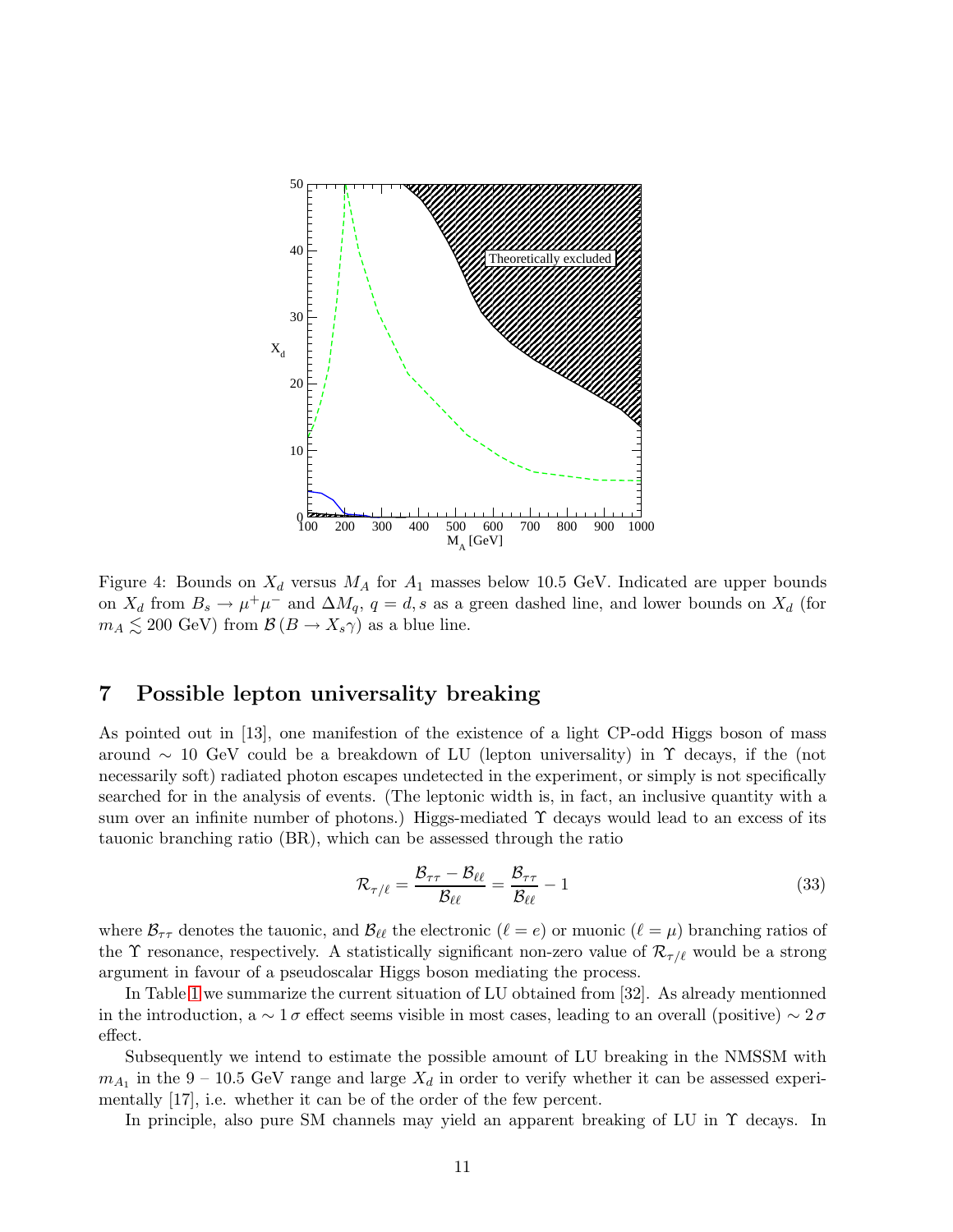| $\mathcal{B}(e^+e^-)$ | $\mathcal{B}(\mu^+\mu^-)$                                                                                | $\mathcal{B}\left(\tau^{+}\tau^{-}\right)$ | $R_{\tau/e}(nS)$ | $R_{\tau/\mu}(nS)$ |
|-----------------------|----------------------------------------------------------------------------------------------------------|--------------------------------------------|------------------|--------------------|
|                       | $\Upsilon(1S)$   2.38 $\pm$ 0.11   2.48 $\pm$ 0.05   2.60 $\pm$ 0.10   0.09 $\pm$ 0.06   0.05 $\pm$ 0.04 |                                            |                  |                    |
|                       | $\Upsilon(2S)$   1.91 $\pm$ 0.16   1.93 $\pm$ 0.17   2.00 $\pm$ 0.21   0.05 $\pm$ 0.14   0.04 $\pm$ 0.06 |                                            |                  |                    |
|                       | $\Upsilon(3S)$   2.18 $\pm$ 0.21   2.18 $\pm$ 0.21   2.29 $\pm$ 0.30   0.05 $\pm$ 0.16   0.05 $\pm$ 0.16 |                                            |                  |                    |

<span id="page-12-0"></span>Table 1: Measured leptonic branching ratios  $\mathcal{B}(\Upsilon(nS) \to \ell\ell)$  (in  $\%)$ ) and error bars (summed in quadrature) of  $\Upsilon(1S)$ ,  $\Upsilon(2S)$ , and  $\Upsilon(3S)$  resonances.

fact, all decays through an intermediate pseudoscalar (e.g.  $\eta_b$ ) state should break LU due to the leptonic mass dependence of the amplitude as a consequence of helicity conservation. However, such processes (mediated by a two-photon loop or a  $Z^0$ -boson in the SM) provide contributions to the branching ratios well below 1% and can be dropped. On the other hand, phase space should suppress the tauonic BR (by about  $0.5\%$ ) with respect to the electronic and muonic modes.

In the absence of mixing between the Higgs boson  $A_1$  and the  $\eta_b$  resonances, the relevant contribution to  $\mathcal{R}_{\tau/\ell}$  would originate exclusively from the first diagram a) in Fig. [5.](#page-12-1) Assuming a  $BR(A_1 \to \tau^+\tau^-)$  of 100% (see, however, below),  $R_{\tau/\ell}$  would be given by the Wilczek formula [\(14\)](#page-4-2):

<span id="page-12-2"></span>
$$
\mathcal{R}_{\tau/\ell} = \frac{\mathcal{B}\left(\Upsilon(nS) \to \gamma A_1\right)}{\mathcal{B}\left(\Upsilon(nS) \to \mu^+\mu^-\right)} \equiv R_0 = \frac{G_F m_b^2 X_d^2}{\sqrt{2}\pi\alpha} \left(1 - \frac{m_{A_1}^2}{m_\Upsilon^2}\right) \times F \,. \tag{34}
$$



<span id="page-12-1"></span>Figure 5: Process  $e^+e^- \to \Upsilon \to \gamma \tau^+\tau^-$  with a) pseudoscalar Higgs, b)  $\eta_b$  (after mixing) as intermediate states; c) mixing diagram. Diagrams similar to a) and b) could be drawn for the two-gluon decay mode yielding hadrons in the final state instead of taus.

We recall that here we are interested in  $A_1$  masses above 9 GeV, in which case the very con-servative (small) estimate in section [3](#page-4-0) of the correction factor  $F$  in [\(34\)](#page-12-2) ceases to make sense. The aim of section [3](#page-4-0) was to derive conservative upper bounds on  $X_d$ ; here, however, we aim at realistic estimates of  $\mathcal{R}_{\tau/\ell}$ . To this end, the tree-level expression [\(34\)](#page-12-2) corrected by a constant factor  $F = 1/2$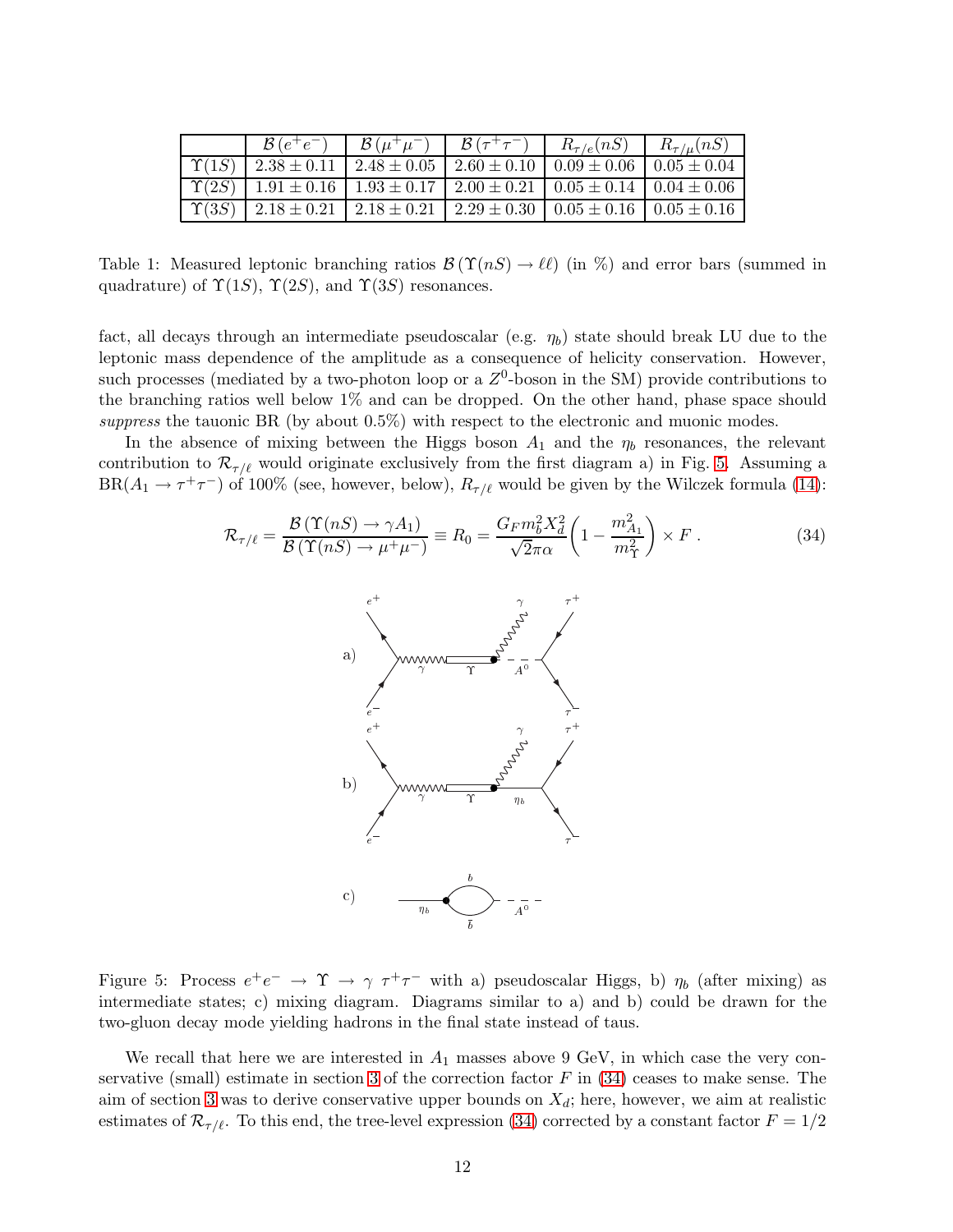should provide an acceptable approximation [26,37]. Then, the CLEO bounds exclude large values of  $X_d$  for  $m_{A_1}$  up to roughly 9.2 GeV.

In the presence of mixing between the Higgs boson  $A_1$  and one of the the  $\eta_b$  resonances as in section [4,](#page-6-0) both eigenstates defined in eqs. [\(22\)](#page-7-3) would contribute to  $\mathcal{R}_{\tau/\ell}$ . In order to give the T branching ratios into these mixed states, it is convenient to define the ratio

$$
S_0(n, n') \equiv \frac{\mathcal{B}\left(\Upsilon(nS) \to \gamma \eta_{b0}(n'S)\right)}{\mathcal{B}\left(\Upsilon(nS) \to \mu^+ \mu^- \right)}\,,\tag{35}
$$

where the branching ratio for a M1 transition between  $\Upsilon(nS)$  and  $\eta_{b0}(n')$  states  $(n' \leq n)$  is given by [48]

<span id="page-13-0"></span>
$$
\mathcal{B}\left(\Upsilon(nS)\to\gamma\eta_{b0}(n'S)\right) = \frac{16\alpha}{3} \left(\frac{Q_b}{2m_b}\right)^2 \frac{I_{n'n}^2 \cdot k^3}{\Gamma_\Upsilon} \,. \tag{36}
$$

k is the photon energy (depending on the mass difference  $m_{\Upsilon(nS)} - m_{\eta_b(n'S)}$ );  $I_{n'n}$  denotes the final and initial wave functions overlap,  $I_{n'n} = \langle f_{n'}|j_0(kr/2)|i_n\rangle$ , where  $j_0$  is a spherical Bessel function.  $I_{n'n}$  is numerically close to unity for favoured transitions  $(n = n')$  but much smaller for hindered  $(n \neq n')$  transitions. As stressed in [48], however, the considerably larger photon energy k in the latter case could compensate this reduction, leading to competitive transition probabilities. Below we set  $I_{12} = 0.057$  [48] and  $I_{13} = 0.017$ . (The latter value is required in order to reproduce the experimental value  $\mathcal{B}(\Upsilon(3S) \to \gamma \text{ hadrons}) = 4.8 \times 10^{-4}$  found by BaBar [31].)

In terms of  $R_0$  and  $S_0$  defined above, the  $\Upsilon$  branching ratios into the mixed states  $A_1$  and  $\eta_b(n'S)$  are given by (neglecting interference terms, and normalized w.r.t. the branching ratios into  $l^{+}l^{-} = \mu^{+}\mu^{-}$  or  $e^{+}e^{-}$ )

$$
\frac{\mathcal{B}(\Upsilon(nS) \to \gamma A_1)}{\mathcal{B}(\Upsilon(nS) \to l^+l^-)} = \cos^2 \alpha_k R_0 + \sin^2 \alpha_k S_0(n,k)
$$
  

$$
\frac{\mathcal{B}(\Upsilon(nS) \to \gamma \eta_b(n'S))}{\mathcal{B}(\Upsilon(nS) \to l^+l^-)} = \sin^2 \alpha_{n'} R_0 + \cos^2 \alpha_{n'} S_0(n,n')
$$
(37)

where, as stated above, we assume that at most one possible mixing angle  $\alpha_k$  is nonvanishing. (For a given value for  $m_{A_{10}}$ , the index k is given by the state  $\eta_{b0}(kS)$  whose mass is closest to  $m_{A_{10}}$ . The  $\Upsilon$  decays into the remaining unmixed  $\eta_b(n'S)$  states with  $n' \neq k$  are still described by eq. [\(36\)](#page-13-0).)

Next we assume that the mixed states  $A_1$  and  $\eta_b(nS)$  decay into  $\tau^+\tau^-$  only via their  $A_{10}$ component. Then we obtain, using eq. [\(23\)](#page-7-4) for the full widths of the mixed states,

<span id="page-13-1"></span>
$$
\mathcal{B}\left(A_{1}\to\tau^{+}\tau^{-}\right) = \mathcal{B}\left(A_{10}\to\tau^{+}\tau^{-}\right) \times \frac{\cos^{2}\alpha_{k}\Gamma_{A_{10}}}{\cos^{2}\alpha_{k}\Gamma_{A_{10}}+\sin^{2}\alpha_{k}\Gamma_{\eta_{b0}(kS)}},
$$
\n
$$
\mathcal{B}\left(\eta_{b}(nS)\to\tau^{+}\tau^{-}\right) = \mathcal{B}\left(A_{10}\to\tau^{+}\tau^{-}\right) \times \frac{\sin^{2}\alpha_{n}\Gamma_{A_{10}}}{\cos^{2}\alpha_{n}\Gamma_{\eta_{b0}(nS)}+\sin^{2}\alpha_{n}\Gamma_{A_{10}}},
$$
\n(38)

i.e.  $\mathcal{B}(\eta_b(nS) \to \tau^+\tau^-)$  vanishes for  $n \neq k$ . Finally we obtain for  $\mathcal{R}_{\tau/\ell}$  (for a given  $\Upsilon(nS)$ , and assuming  $\mathcal{B}(A_{10} \to \tau^+ \tau^-) = 90\%)$ 

<span id="page-13-2"></span>
$$
\mathcal{R}_{\tau/\ell} = \mathcal{R}_{\tau/\ell}^{A_1} + \mathcal{R}_{\tau/\ell}^{\eta_b}
$$
\n
$$
\equiv \frac{\mathcal{B}(\Upsilon(nS) \to \gamma A_1)}{\mathcal{B}(\Upsilon(nS) \to l^+l^-)} \times \mathcal{B}(A_1 \to \tau^+\tau^-) + \frac{\mathcal{B}(\Upsilon(nS) \to \gamma \eta_b(kS))}{\mathcal{B}(\Upsilon(nS) \to l^+l^-)} \times \mathcal{B}(\eta_b(kS) \to \tau^+\tau^-)
$$
\n
$$
= 0.9 \left(\cos^2 \alpha_k R_0 + \sin^2 \alpha_k S_0(n,k)\right) \times \frac{\cos^2 \alpha_k \Gamma_{A_{10}}}{\cos^2 \alpha_k \Gamma_{A_{10}} + \sin^2 \alpha_k \Gamma_{\eta_{b0}(kS)}}
$$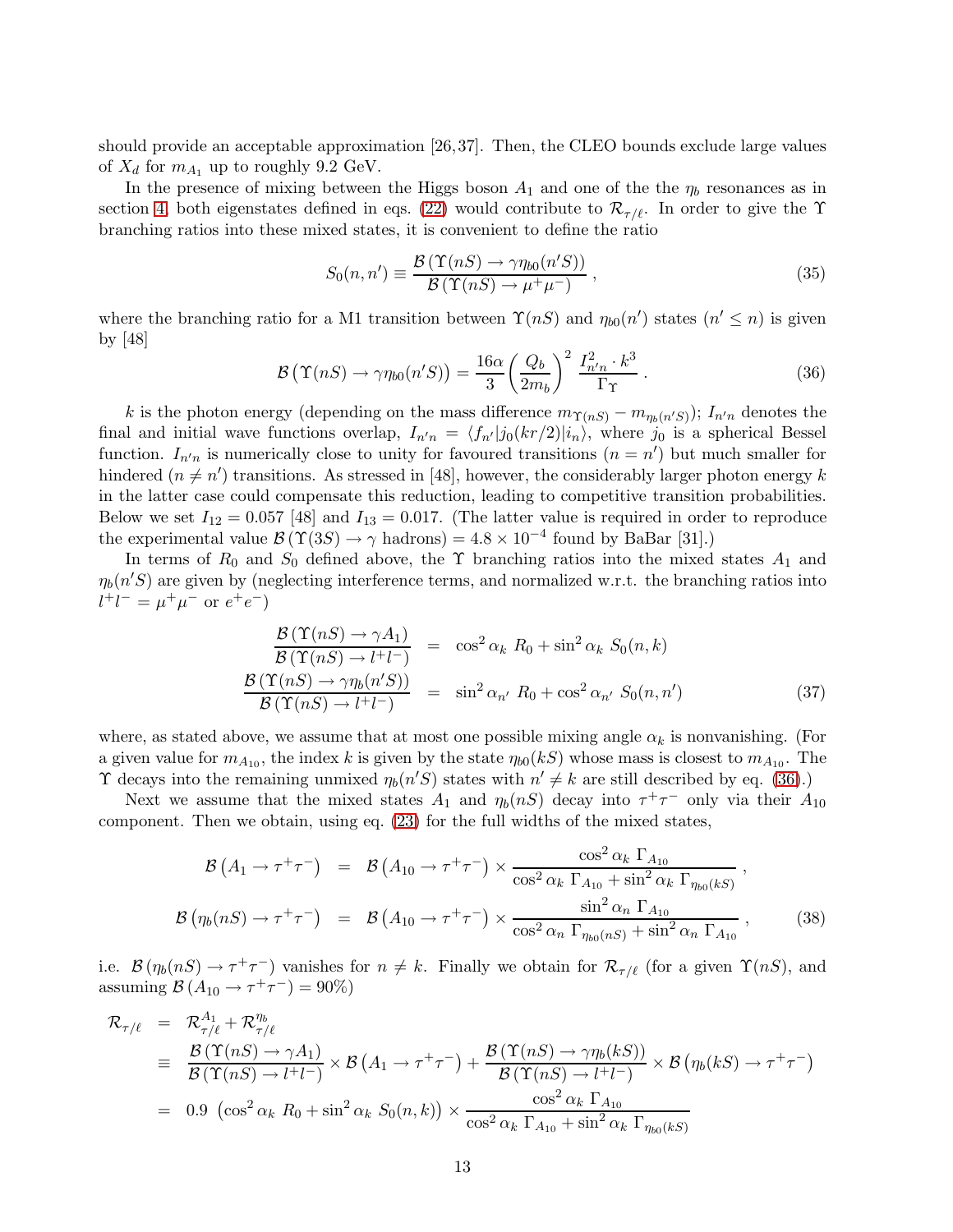+ 0.9 
$$
(\sin^2 \alpha_k R_0 + \cos^2 \alpha_k S_0(n, k)) \times \frac{\sin^2 \alpha_k \Gamma_{A_{10}}}{\cos^2 \alpha_k \Gamma_{\eta_{b0}(kS)} + \sin^2 \alpha_k \Gamma_{A_{10}}}
$$
 (39)

where either  $\alpha_k = 0$  (if none of the states  $\eta_b(kS)$  mixes with  $A_{10}$ ), or  $\alpha_k$  is given by the (supposedly only) mixing angle, whose choice and value depend on  $m_{A_{10}}$ .

In the set of plots of Fig. [6,](#page-14-0)  $\mathcal{R}_{\tau/\ell}$  is shown for  $\Upsilon(1S)$ ,  $\Upsilon(2S)$  and  $\Upsilon(3S)$ , respectively, as a function of  $m_{A_{10}}$ , using the formulas of section 4 for the determination of the relevant mixing angle. We assume tentatively<sup>[4](#page-14-1)</sup>  $\Gamma_{\eta_{b0(1S)}^+} = \Gamma_{\eta_{b0(2S)}} = \Gamma_{\eta_{b0(3S)}} = 5$  MeV and  $X_d = 12$ . (As argued in section 5, values for  $m_{A_1} \sim 9.4 \pm 0.2$  GeV are actually ruled out for this value of  $X_d$ . However, for lower values of  $X_d$  – leading to correspondingly lower values for  $\mathcal{R}_{\tau/\ell}$  – the forbidden window for  $m_{A_1}$  becomes smaller. Moreover, phenomenologically interesting values for  $m_{A_1} \geq 9.6$  GeV as discussed at the end of section 5, are seen to generate interesting values for  $\mathcal{R}_{\tau/\ell}$ .



<span id="page-14-0"></span>Figure 6:  $\mathcal{R}_{\tau/\ell}$  versus the pseudoscalar Higgs mass for a)  $\Upsilon(1S)$ , b)  $\Upsilon(2S)$ , and c)  $\Upsilon(3S)$  decays using  $X_d = 12$ ,  $m_{\eta_{b0}(1S)} = 9.389 \text{ GeV}$  [31], assuming  $m_{\eta_{b0}(2S,3S)} = 9.997, 10.32 \text{ GeV}$  respectively, and  $\Gamma_{\eta_{b0}(1S,2S,3S)}=5$  MeV. The contributions from  $\mathcal{R}^{A_1}_{\tau/\ell}$  are indicated as dashed green lines, the contributions from  $\mathcal{R}_{\tau/\ell}^{\eta_b}$  as dotted black lines, and their sum  $\mathcal{R}_{\tau/\ell}$  as solid red lines. Larger (smaller) values of  $X_d$  obviously yield higher (lower) values for  $R_{\tau/\ell}$ .

The contributions from  $\mathcal{R}_{\tau/\ell}^{\eta_b}$  (dotted black line) yield the expected bumps around the respective  $\eta_b$  mass values, where the mixing angle becomes large. Conversely, the contributions from  $\mathcal{R}^{A_1}_{\tau/b}$  $\tau/\ell$ (dashed green line) show dips at both  $m_{A_1} = m_{\eta_b(1S)} = 9.389$  GeV and  $m_{A_1} = m_{\eta_b(2S)} \simeq 10$  GeV, since they become reduced by the mixing. (The expected peak or dip at  $m_{A_1} = m_{m(2S)} \simeq 10.3$  GeV in Fig. [6c](#page-14-0)) is in fact invisibly small.)

<span id="page-14-1"></span><sup>&</sup>lt;sup>4</sup>The following expression (asymptotically valid for very heavy quark masses) can be used to estimate the  $\eta_b(nS)$ full width from the experimentally known  $\eta_c(nS)$  full width:  $\Gamma_{\eta_b}(nS)/\Gamma_{\eta_c}(nS) \simeq (m_b/m_c)[\alpha_s(2m_b)/\alpha_s(2m_c)]^5$  [50]. The fifth power of the  $\alpha_s$  ratio yields however a large uncertainty to the prediction. On the other hand, theoretical predicitions based on the expected ratio of the two-photon and two-gluon widths range from 4 to 20 MeV [51]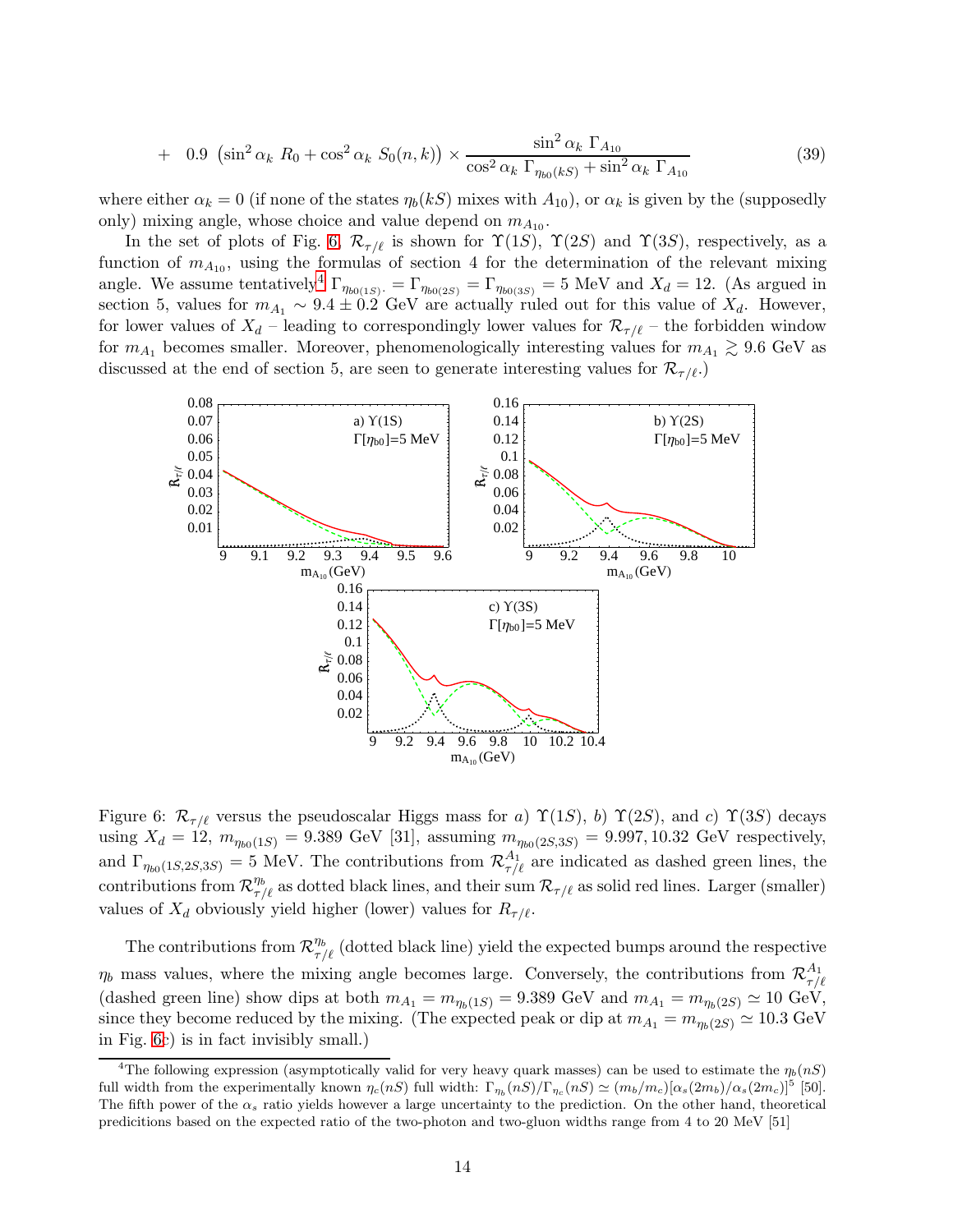

<span id="page-15-0"></span>Figure 7:  $R_{\tau/\ell}$  versus the pseudoscalar Higgs mass for  $\Upsilon(3S)$  decays using  $X_d = 12$  and c1)  $\Gamma_{\eta_{b0}} = 10$  MeV,  $c2$ )  $\Gamma_{\eta_{b0}} = 15$  MeV, respectively.

The higher values of  $\mathcal{R}_{\tau/\ell}$  and the higher reach in  $m_{A_{10}}$  obtained for the  $\Upsilon(2S)$  and  $\Upsilon(3S)$ (due to the dominant Wilczek mechanism of Fig. [5a](#page-12-1))) allow us to conclude that radiative decays of the latter resonances look more promising than the  $\Upsilon(1S)$  decays, allowing for the experimental observation of LU breaking (at the few percent level) at a B factory. This result is important for future tests of LU [19].

In order to study the effect of our assumption on the width  $\Gamma_{\eta_{b0}}$ , we present in the set of Fig. [7](#page-15-0)  $\mathcal{R}_{\tau/\ell}$  for the  $\Upsilon(3S)$  resonance setting  $\Gamma_{\eta_{b0}} = 10$  and 15 MeV, respectively. One can observe a slight overall decrease of  $\mathcal{R}_{\tau/\ell}$  for larger  $\Gamma_{\eta_{b0}}$ , as expected from eqs. [\(38\)](#page-13-1) and [\(39\)](#page-13-2).

Concerning future measurements, we assume tentatively that a combined statistical and systematic error (summed in quadrature) of 2% for  $R_{\tau/\ell}$  is achievable at a (Super) B factory. Fig. [8](#page-16-1) shows the foreseen 2  $\sigma$  (95% CL) limits (green region) for testing LU using  $\Upsilon(3S)$  decays for a  $A_1$ mass ranging in the interval 9–10.3 GeV.

An observation of lepton universality breaking in  $\Upsilon$  decays should lead to a careful search for the quasi-monochromatic photons shown in Figs. [5](#page-12-1) in a sample of events firstly selected and enriched using 1-prong tauonic decays and requiring missing energy (neutrinos). Let us recall that there could be two nearby peaks corresponding to two physical eigenstates. However, large  $A_1$  or  $\eta_b$ widths might invalidate this search method: if the  $m_{A_1}$  and  $m_{\eta_b}$  masses were not too different (i.e. less than 50 MeV), the two peaks might not be resolved experimentally but yield a broader peak than expected. This conventional search has been unsuccessful so far in  $\Upsilon(1S)$  decays, but can (should) be extended to the yet unexplored radiative decays of the  $\Upsilon(2S, 3S)$  resonance into  $\tau$ 's, according to the proposal in [15, 17].

Finally, a light CP-odd Higgs which mixes with one of the  $\eta_b$  states would also decay hadronically and eventually be visible by requiring four or more charged tracks together with a photon in radiative  $\Upsilon(2S, 3S)$  decays, a criterium used by Babar [31] for their discovery of the  $\eta_b(1S)$ . Whereas the Babar data can possibly be used to put bounds on such an additional state for certain ranges of its mass, we believe that a serious search for such an additional state in the inclusive photon spectrum from radiative  $\Upsilon$  decays would require a detailed treatment of the various background contributions, which is beyond the scope of the present paper. Corresponding investigations are clearly another interesting task in the future.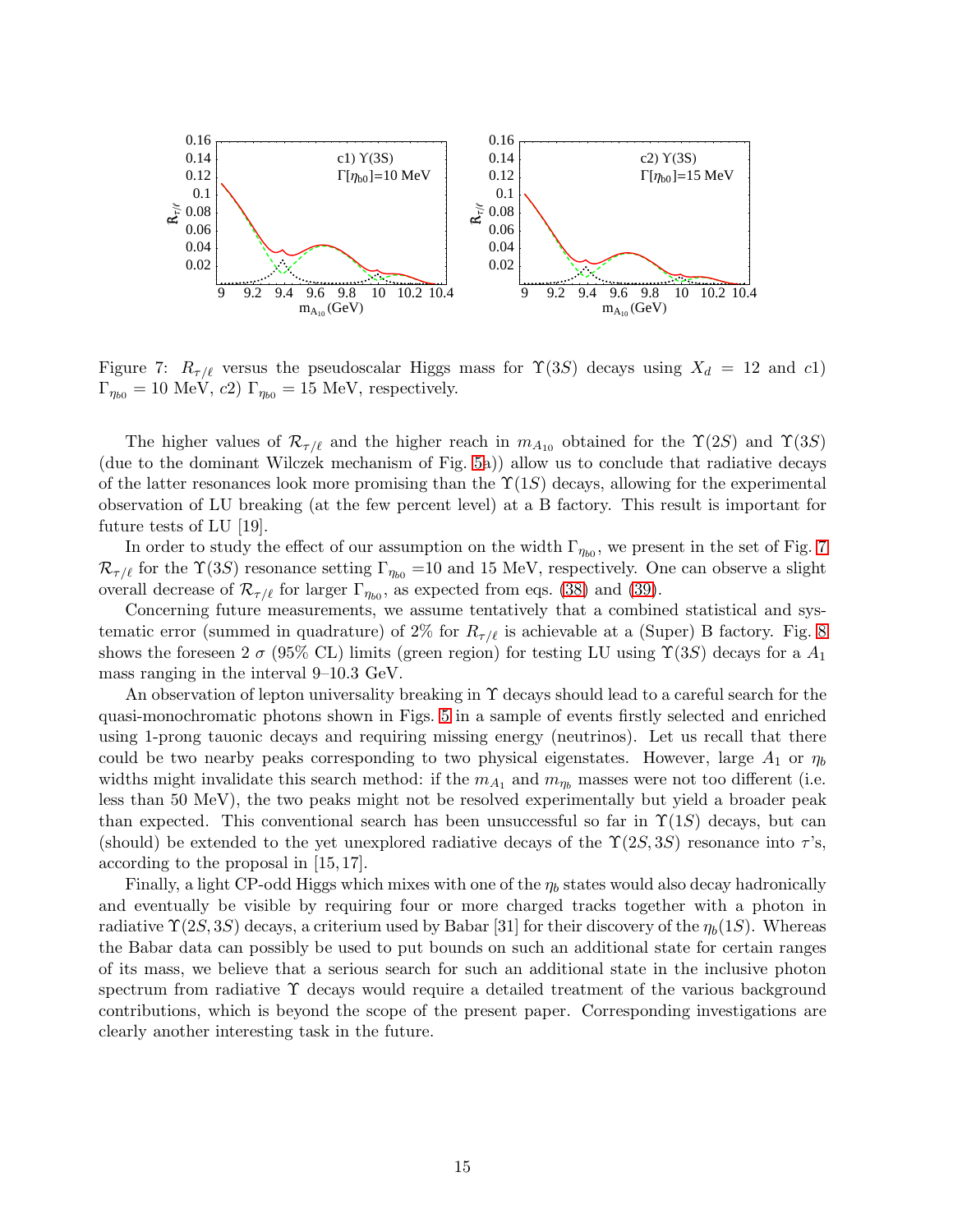

<span id="page-16-1"></span>Figure 8: Expected 2  $\sigma$  signal (green area) in the mass range 9 – 10.35 GeV of the CP-odd Higgs  $A_1$ , assuming a total error of 2% for  $R_{\tau/\ell}$ .

#### <span id="page-16-0"></span>8 Conclusions and outlook

In this paper we have summarized constraints from and perspectives of various processes related to a CP-odd Higgs boson with a mass  $m_{A_1}$  below the  $B\bar{B}$  threshold of 10.5 GeV. Apart from  $m_{A_1}$ , these phenomena depend essentially on its reduced coupling  $X_d$  to b-quarks. Within the parameter space of the NMSSM, relatively large values of  $X_d$  are possible (for sufficiently large values of  $\tan \beta$ ).

We have compared present constraints on the  $m_{A_1} - X_d$  plane from B meson physics, the anomalous magnetic moment of the muon, LEP, and recent results from CLEO and Babar. In spite of the conservative approach towards the bound state corrections to the Wilczek formula the most stringent constraints originate – not astonishingly – from the dedicated (negative) searches by CLEO for  $m_{A_1} \leq 8.8$  GeV allowing, however, for substantial values of  $X_d$  provided that 8.8 GeV  $\leq m_{A_1} \leq 10.5$  GeV.

Given the possible explanation of the 2.3  $\sigma$  excess in searches for a CP-even Higgs boson at LEP [6], this allowed mass range is of particular interest. We emphasize again that the interval 9.4 GeV  $\leq m_{A_1} \leq 10.5$  GeV can also have an effect on the  $\eta_b(1S)$  mass as measured by Babar via<br>minimum and supplying the negative measure  $\Upsilon(1S)$  and  $(1S)$  hyperfine splitting mixing, and explain the possibly excessive  $\Upsilon(1S) - \eta_b(1S)$  hyperfine splitting.

Such a scenario can and should be tested at presently running  $B$  factories, and/or a future Super B factory. Obvious search strategies consist – as already performed – in radiative  $\Upsilon(nS)$ decays into both tauonic and hadronic final states, keeping an eye on possible close (but separate) peaks in the photon spectrum. In addition, violation of lepton universality in inclusive radiative Υ decays can be a signal for an additional CP-odd Higgs. We have clarified that corresponding visible signals are well within the reach of future precision experiments.

These searches are complementary to Higgs boson searches at colliders (like the LHC) where it is quite doubtful at present whether a light CP-odd Higgs decaying dominantly into  $\tau^+\tau^-$  could be seen. On the contrary, such a CP-odd Higgs can render searches for the lightest CP-even Higgs boson h very difficult, if it decays dominantly into  $h \to A_1 A_1 \to \tau^+ \tau^- \tau^+ \tau^-$ . Hence, searches at B factories are possibly our only windows into the light Higgs sector, if such a scenario is realized.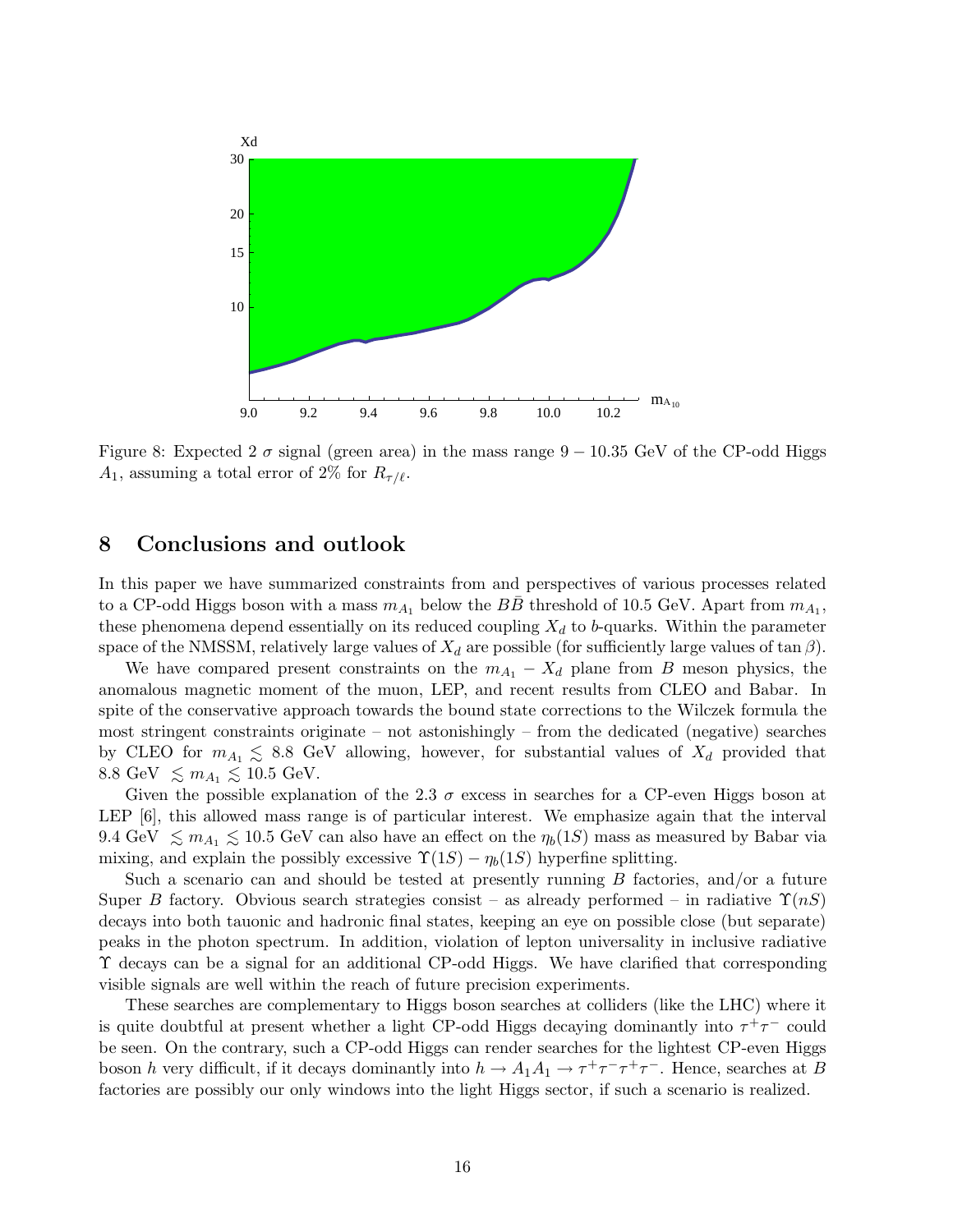### Acknowledgments

F.D. and U.E. gratefully acknowledge discussions with E. Kou. This work was supported in part by the research grants FPA2005-01678 and FPA2008-02878, and in part by the U.S. Department of Energy, Division of High Energy Physics, under Contract DE-AC02-06CH11357. M.-A.S.-L. thanks MICINN for partial support.

### References

- [1] P. Fayet, Nucl. Phys. B 90 (1975) 104; Phys. Lett. B 64 (1976) 159; Phys. Lett. B 69 (1977) 489 and Phys. Lett. B 84 (1979) 416; H.P. Nilles, M. Srednicki and D. Wyler, Phys. Lett. B 120 (1983) 346; J.M. Frere, D.R. Jones and S. Raby, Nucl. Phys. B 222 (1983) 11; J.P. Derendinger and C.A. Savoy, Nucl. Phys. B 237 (1984) 307; A.I. Veselov, M.I. Vysotsky and K.A. Ter-Martirosian, Sov. Phys. JETP 63 (1986) 489; J.R. Ellis, J.F. Gunion, H.E. Haber, L. Roszkowski and F. Zwirner, Phys. Rev. D 39 (1989) 844; M. Drees, Int. J. Mod. Phys. A 4 (1989) 3635.
- [2] J.E. Kim and H.P. Nilles, Phys. Lett. B 138 (1984) 150.
- [3] B. A. Dobrescu, G. Landsberg and K. T. Matchev, Phys. Rev. D 63 (2001) 075003 [arXiv: [hep-ph/0005308\]](http://arXiv.org/abs/hep-ph/0005308); B. A. Dobrescu and K. T. Matchev, JHEP 0009 (2000) 031 [\[arXiv:hep-ph/0008192\]](http://arXiv.org/abs/hep-ph/0008192).
- [4] U. Ellwanger, J. F. Gunion, C. Hugonie and S. Moretti, [arXiv:hep-ph/0305109](http://arXiv.org/abs/hep-ph/0305109) (in "Physics interplay of the LHC and the ILC", G. Weiglein *et al.* [LHC/LC Study Group], Phys. Rept. **426** (2006) 47); U. Ellwanger, J. F. Gunion, C. Hugonie and S. Moretti, [arXiv:hep-ph/0401228](http://arXiv.org/abs/hep-ph/0401228) (in "The Higgs working group: Summary report 2003", K. A. Assamagan et al. [Higgs Working Group Collaboration], [arXiv:hep-ph/0406152\)](http://arXiv.org/abs/hep-ph/0406152).
- [5] R. Dermisek and J. F. Gunion, Phys. Rev. Lett. **95** (2005) 041801 [\[arXiv:hep-ph/0502105\]](http://arXiv.org/abs/hep-ph/0502105).
- [6] R. Dermisek and J. F. Gunion, Phys. Rev. D 73 (2006) 111701 [\[arXiv:hep-ph/0510322\]](http://arXiv.org/abs/hep-ph/0510322).
- [7] R. Dermisek and J. F. Gunion, Phys. Rev. D 75 (2007) 075019 [\[arXiv:hep-ph/0611142\]](http://arXiv.org/abs/hep-ph/0611142).
- [8] U. Ellwanger, J. F. Gunion and C. Hugonie, JHEP 0507 (2005) 041 [\[arXiv:hep-ph/0503203\]](http://arXiv.org/abs/hep-ph/0503203); S. Chang, P. J. Fox and N. Weiner, JHEP 0608 (2006) 068 [\[arXiv:hep-ph/0511250\]](http://arXiv.org/abs/hep-ph/0511250); P. W. Graham, A. Pierce and J. G. Wacker, "Four taus at the Tevatron,"  $arXiv:hep-ph/0605162;$ S. Moretti, S. Munir and P. Poulose, Phys. Lett. B 644 (2007) 241 [\[arXiv:hep-ph/0608233\]](http://arXiv.org/abs/hep-ph/0608233); S. Chang, P. J. Fox and N. Weiner, Phys. Rev. Lett. 98 (2007) 111802 [\[arXiv:hep-ph/0608310\]](http://arXiv.org/abs/hep-ph/0608310); T. Stelzer, S. Wiesenfeldt and S. Willenbrock, Phys. Rev. D 75 (2007) 077701  $\arXiv:hep-ph/0611242$ ]; U. Aglietti et al., "Tevatron-for-LHC report: Higgs," [arXiv:hep-ph/0612172;](http://arXiv.org/abs/hep-ph/0612172) K. Cheung, J. Song and Q. S. Yan, Phys. Rev. Lett. 99 (2007) 031801 [\[arXiv:hep-ph/0703149\]](http://arXiv.org/abs/hep-ph/0703149).
- [9] R. Dermisek and J. F. Gunion, Phys. Rev. D 76 (2007) 095006 [\[arXiv:0705.4387](http://arXiv.org/abs/0705.4387) [hep-ph]].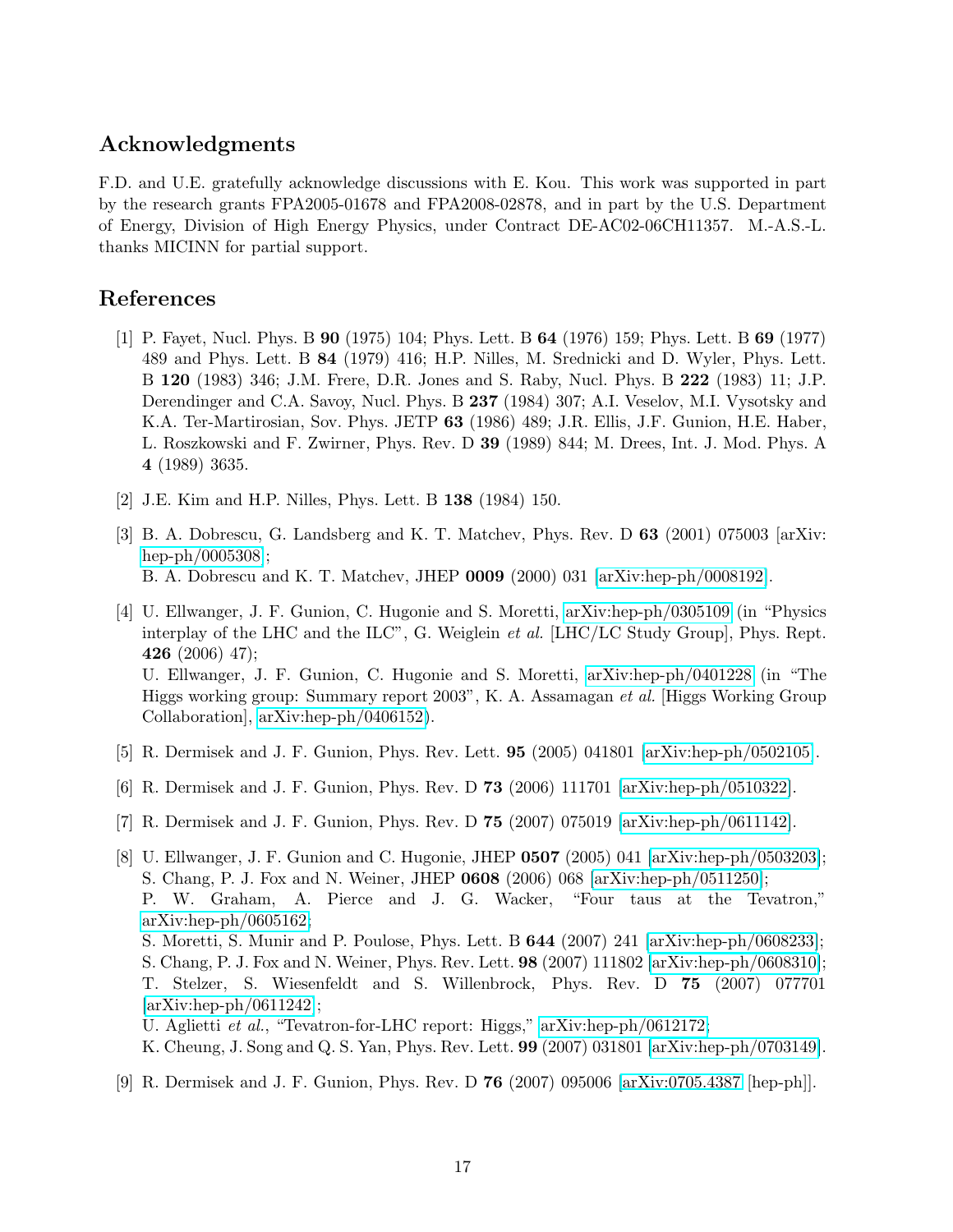- [10] M. Carena, T. Han, G. Y. Huang and C. E. M. Wagner, JHEP 0804 (2008) 092 [\[arXiv:0712.2466](http://arXiv.org/abs/0712.2466) [hep-ph]]; J.R. Forshaw, J.F. Gunion, L. Hodgkinson, A. Papaefstathiou and A.D. Pilkington, JHEP 0804 (2008) 090 [\[arXiv:0712.3510](http://arXiv.org/abs/0712.3510) [hep-ph]]; A. Djouadi et al., JHEP 0807 (2008) 002 [\[arXiv:0801.4321](http://arXiv.org/abs/0801.4321) [hep-ph]]; S. Chang, R. Dermisek, J. F. Gunion and N. Weiner, "Nonstandard Higgs Boson Decays," [arXiv:0801.4554](http://arXiv.org/abs/0801.4554) [hep-ph]; A. Belyaev et al., "The Scope of the 4 tau Channel in Higgs-strahlung and Vector Boson Fusion for the NMSSM No-Lose Theorem at the LHC," [arXiv:0805.3505](http://arXiv.org/abs/0805.3505) [hep-ph].
- [11] S. Schael *et al.* [ALEPH Collaboration], Eur. Phys. J. C **47** (2006) 547.
- [12] M. Drees and K.-I. Hikasa, Phys. Rev. D 41 (1990) 1547.
- [13] M. A. Sanchis-Lozano, Mod. Phys. Lett. A 17 (2002) 2265 [\[arXiv:hep-ph/0206156\]](http://arXiv.org/abs/hep-ph/0206156); M. A. Sanchis-Lozano, Int. J. Mod. Phys. A 19 (2004) 2183 [\[arXiv:hep-ph/0307313\]](http://arXiv.org/abs/hep-ph/0307313); M. A. Sanchis-Lozano, PoS HEP2005 (2006) 334 [\[arXiv:hep-ph/0510374\]](http://arXiv.org/abs/hep-ph/0510374).
- [14] B. McElrath, Phys. Rev. D 72, 103508 (2005) [\[arXiv:hep-ph/0506151\]](http://arXiv.org/abs/hep-ph/0506151).
- [15] M. A. Sanchis-Lozano, J. Phys. Soc. Jap. 76 (2007) 044101 [\[arXiv:hep-ph/0610046\]](http://arXiv.org/abs/hep-ph/0610046).
- [16] R. Dermisek, J. F. Gunion and B. McElrath, Phys. Rev. D 76 (2007) 051105 [\[arXiv:hep-ph/0612031\]](http://arXiv.org/abs/hep-ph/0612031).
- [17] E. Fullana and M. A. Sanchis-Lozano, Phys. Lett. B 653 (2007) 67 [\[arXiv:hep-ph/0702190\]](http://arXiv.org/abs/hep-ph/0702190).
- [18] R. N. Hodgkinson, Phys. Lett. B 665 (2008) 219 [\[arXiv:0802.3197](http://arXiv.org/abs/0802.3197) [hep-ph]].
- [19] M. Bona et al., "SuperB: A High-Luminosity Asymmetric e+ e- Super Flavor Factory. Conceptual Design Report," [arXiv:0709.0451](http://arXiv.org/abs/0709.0451) [hep-ex].
- [20] M. Carena, J. R. Ellis, S. Mrenna, A. Pilaftsis and C. E. M. Wagner, Nucl. Phys. B 659 (2003) 145 [\[arXiv:hep-ph/0211467\]](http://arXiv.org/abs/hep-ph/0211467).
- [21] J. S. Lee and S. Scopel, Phys. Rev. D 75 (2007) 075001 [\[arXiv:hep-ph/0701221\]](http://arXiv.org/abs/hep-ph/0701221).
- [22] T. Han, P. Langacker and B. McElrath, Phys. Rev. D 70 (2004) 115006 [\[arXiv:hep-ph/0405244\]](http://arXiv.org/abs/hep-ph/0405244).
- [23] S. Kraml et al., "Workshop on CP studies and non-standard Higgs physics," [arXiv:hep-ph/0608079.](http://arXiv.org/abs/hep-ph/0608079)
- [24] W. Love et al. [CLEO Collaboration], "Search for Light CP-odd Higgs in Radiative Decays of Upsilon(1S)," [arXiv:0807.1427](http://arXiv.org/abs/0807.1427) [hep-ex].
- [25] J. F. Gunion, "A light CP-odd Higgs boson and the muon anomalous magnetic moment," [arXiv:0808.2509](http://arXiv.org/abs/0808.2509) [hep-ph].
- [26] G. Hiller, Phys. Rev. D 70, 034018 (2004) [\[arXiv:hep-ph/0404220\]](http://arXiv.org/abs/hep-ph/0404220).
- [27] F. Domingo and U. Ellwanger, JHEP 0712 (2007) 090 [\[arXiv:0710.3714](http://arXiv.org/abs/0710.3714) [hep-ph]].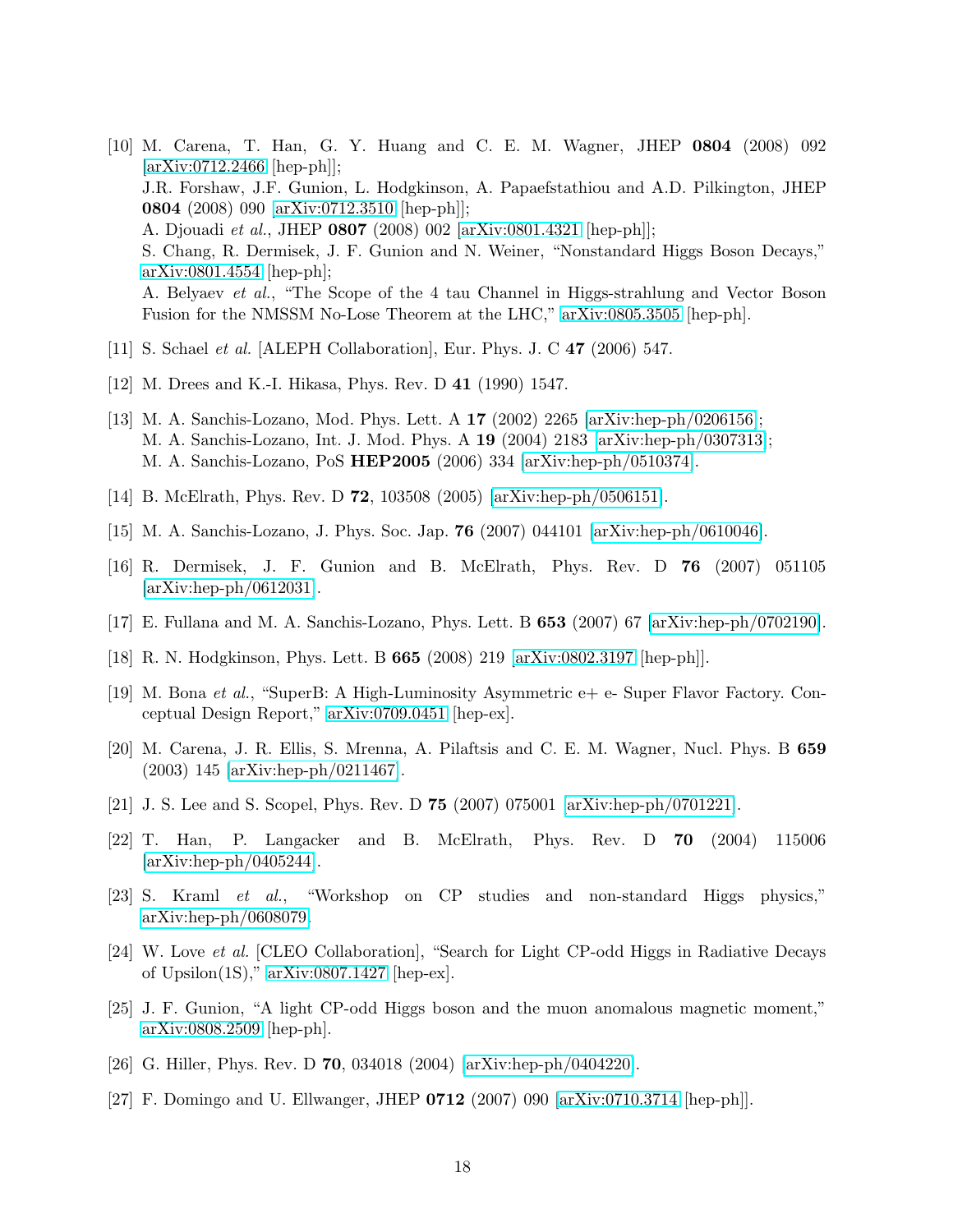- [28] Z. Heng, R. J. Oakes, W. Wang, Z. Xiong and J. M. Yang, Phys. Rev. D 77 (2008) 095012 [\[arXiv:0801.1169](http://arXiv.org/abs/0801.1169) [hep-ph]].
- [29] M. Krawczyk, Acta Phys. Polon. B 33 (2002) 2621 [\[arXiv:hep-ph/0208076\]](http://arXiv.org/abs/hep-ph/0208076); F. Domingo and U. Ellwanger, JHEP 0807 (2008) 079 [\[arXiv:0806.0733](http://arXiv.org/abs/0806.0733) [hep-ph]].
- [30] J. F. Gunion, H. E. Haber, G. L. Kane and S. Dawson, The Higgs Hunter's Guide (Perseus Publishing, Cambridge (US), MA, 1990).
- [31] B. Aubert *et al.* [BABAR Collaboration], Phys. Rev. Lett. **101** (2008) 071801 [arXiv: 0807.1086 [hep-ex]].
- [32] C. Amsler et al. [Particle Data Group], Phys. Lett. B 667 (2008) 1.
- [33] U. Ellwanger, J. F. Gunion and C. Hugonie, JHEP 0502 (2005) 066 [\[arXiv:hep-ph/0406215\]](http://arXiv.org/abs/hep-ph/0406215); U. Ellwanger and C. Hugonie, Comput. Phys. Commun. 177 (2007) 399, <http://www.th.u-psud.fr/NMHDECAY/nmssmtools.html>
- [34] R. N. Hodgkinson and A. Pilaftsis, Phys. Rev. D 76 (2007) 015007 [\[arXiv:hep-ph/0612188\]](http://arXiv.org/abs/hep-ph/0612188).
- [35] B. Ananthanarayan and P. N. Pandita, Int. J. Mod. Phys. A 12 (1997) 2321 [\[arXiv:hep-ph/9601372\]](http://arXiv.org/abs/hep-ph/9601372).
- [36] F. Wilczek, Phys. Rev. Lett. 40 (1978) 279.
- [37] H. E. Haber, A. S. Schwarz and A. E. Snyder, Nucl. Phys. B 294 (1987) 301.
- [38] J. Polchinski, S. R. Sharpe and T. Barnes, Phys. Lett. B 148 (1984) 493.
- [39] J. T. Pantaleone, M. E. Peskin and S. H. H. Tye, Phys. Lett. B 149 (1984) 225.
- [40] W. Bernreuther and W. Wetzel, Z. Phys. C 30 (1986) 421.
- [41] M. I. Vysotsky, Phys. Lett. B 97 (1980) 159.
- [42] P. Nason, Phys. Lett. B **175** (1986) 223.
- [43] I. G. Aznaurian, S. G. Grigorian and S. G. Matinyan, JETP Lett. 43 (1986) 646.
- [44] D. McKeen, "Constraining Light Bosons with Radiative  $\Upsilon(1S)$  Decays," [arXiv:0809.4787](http://arXiv.org/abs/0809.4787) [hep-ph].
- [45] E. J. Eichten and C. Quigg, Phys. Rev. D 66 (2002) 010001 [\[arXiv:hep-ph/9503356\]](http://arXiv.org/abs/hep-ph/9503356).
- [46] M. A. Sanchis-Lozano, Nucl. Phys. Proc. Suppl. 142 (2005) 163 [\[arXiv:hep-ph/0407320\]](http://arXiv.org/abs/hep-ph/0407320).
- [47] N. Brambilla et al. [Quarkonium Working Group], "Heavy quarkonium physics," [arXiv:hep-ph/0412158.](http://arXiv.org/abs/hep-ph/0412158)
- [48] S. Godfrey and J. L. Rosner, Phys. Rev. D 64 (2001) 074011 [Erratum-ibid. D 65 (2002) 039901].
- [49] G. Abbiendi et al. [OPAL Collaboration], Eur. Phys. J. C 23 (2002) 397 [\[arXiv:hep-ex/0111010\]](http://arXiv.org/abs/hep-ex/0111010).